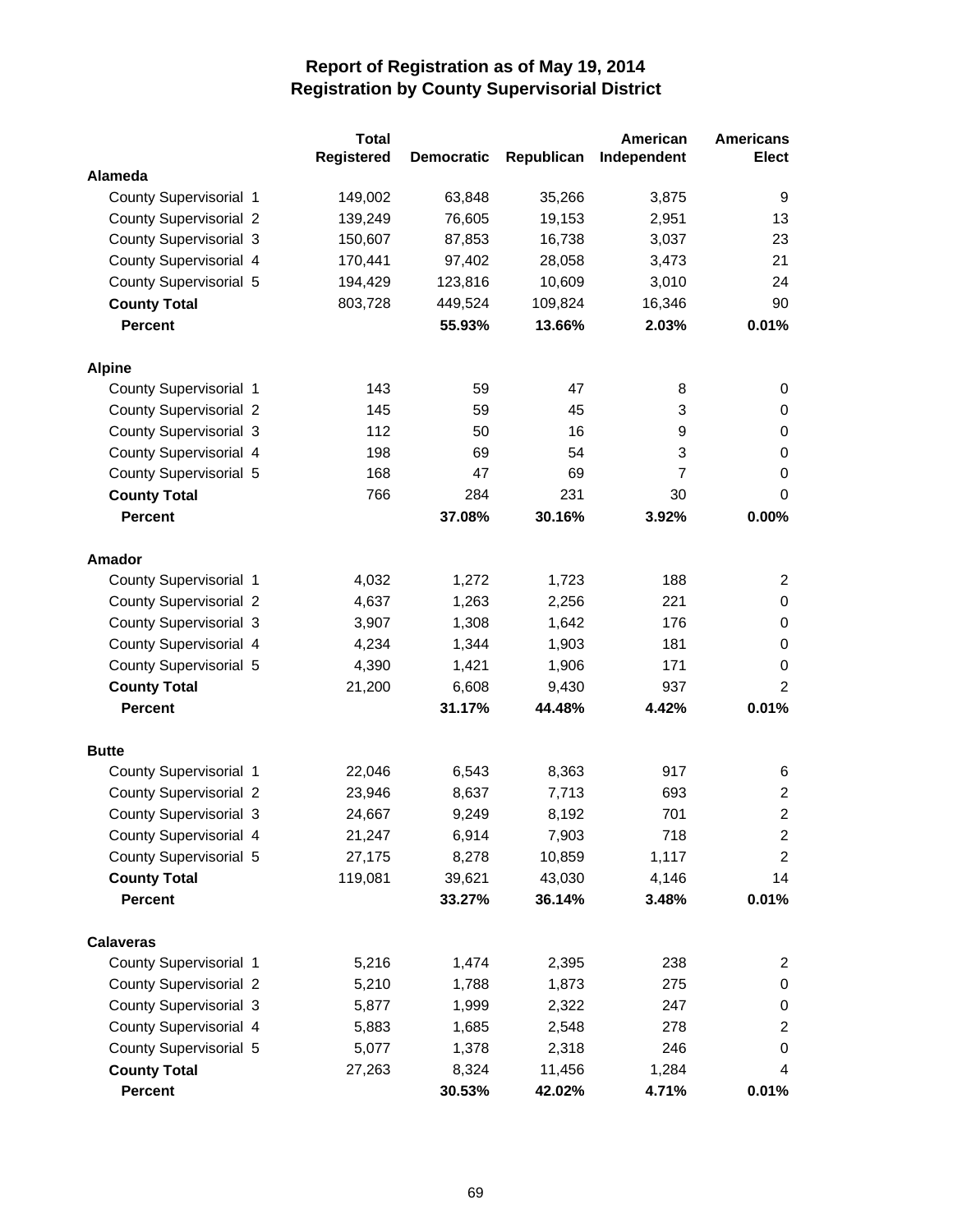|                               |                |                | Peace and      |                | <b>No Party</b>   |
|-------------------------------|----------------|----------------|----------------|----------------|-------------------|
|                               | Green          | Libertarian    | <b>Freedom</b> | <b>Other</b>   | <b>Preference</b> |
| Alameda                       |                |                |                |                |                   |
| County Supervisorial 1        | 654            | 867            | 293            | 9,714          | 34,476            |
| <b>County Supervisorial 2</b> | 713            | 610            | 509            | 8,168          | 30,527            |
| <b>County Supervisorial 3</b> | 1,756          | 728            | 646            | 8,581          | 31,245            |
| County Supervisorial 4        | 1,472          | 849            | 520            | 8,540          | 30,106            |
| County Supervisorial 5        | 5,244          | 974            | 949            | 14,567         | 35,236            |
| <b>County Total</b>           | 9,839          | 4,028          | 2,917          | 49,570         | 161,590           |
| <b>Percent</b>                | 1.22%          | 0.50%          | 0.36%          | 6.17%          | 20.11%            |
| <b>Alpine</b>                 |                |                |                |                |                   |
| County Supervisorial 1        | $\overline{c}$ | 0              | 0              | 1              | 26                |
| <b>County Supervisorial 2</b> | $\overline{2}$ | 0              | 0              | 1              | 35                |
| <b>County Supervisorial 3</b> | 1              | $\overline{2}$ | 1              | 1              | 32                |
| County Supervisorial 4        | 3              | 4              | 0              | $\overline{c}$ | 63                |
| County Supervisorial 5        | 3              | 0              | 0              | 0              | 42                |
| <b>County Total</b>           | 11             | 6              | 1              | 5              | 198               |
| <b>Percent</b>                | 1.44%          | 0.78%          | 0.13%          | 0.65%          | 25.85%            |
| <b>Amador</b>                 |                |                |                |                |                   |
| County Supervisorial 1        | 15             | 45             | 8              | 12             | 767               |
| <b>County Supervisorial 2</b> | 18             | 43             | 17             | 13             | 806               |
| <b>County Supervisorial 3</b> | 32             | 32             | 10             | 17             | 690               |
| County Supervisorial 4        | 20             | 47             | 5              | 6              | 728               |
| County Supervisorial 5        | 31             | 53             | 10             | 16             | 782               |
| <b>County Total</b>           | 116            | 220            | 50             | 64             | 3,773             |
| <b>Percent</b>                | 0.55%          | 1.04%          | 0.24%          | 0.30%          | 17.80%            |
| <b>Butte</b>                  |                |                |                |                |                   |
| County Supervisorial 1        | 159            | 207            | 119            | 365            | 5,367             |
| <b>County Supervisorial 2</b> | 366            | 254            | 105            | 280            | 5,896             |
| <b>County Supervisorial 3</b> | 392            | 275            | 88             | 312            | 5,456             |
| County Supervisorial 4        | 251            | 219            | 77             | 275            | 4,888             |
| County Supervisorial 5        | 283            | 279            | 116            | 455            | 5,786             |
| <b>County Total</b>           | 1,451          | 1,234          | 505            | 1,687          | 27,393            |
| <b>Percent</b>                | 1.22%          | 1.04%          | 0.42%          | 1.42%          | 23.00%            |
| <b>Calaveras</b>              |                |                |                |                |                   |
| County Supervisorial 1        | 20             | 53             | 11             | 40             | 983               |
| <b>County Supervisorial 2</b> | 86             | 73             | 27             | 41             | 1,047             |
| <b>County Supervisorial 3</b> | 80             | 74             | 19             | 49             | 1,087             |
| County Supervisorial 4        | 39             | 103            | 24             | 52             | 1,152             |
| County Supervisorial 5        | 21             | 56             | 16             | 44             | 998               |
| <b>County Total</b>           | 246            | 359            | 97             | 226            | 5,267             |
| <b>Percent</b>                | 0.90%          | 1.32%          | 0.36%          | 0.83%          | 19.32%            |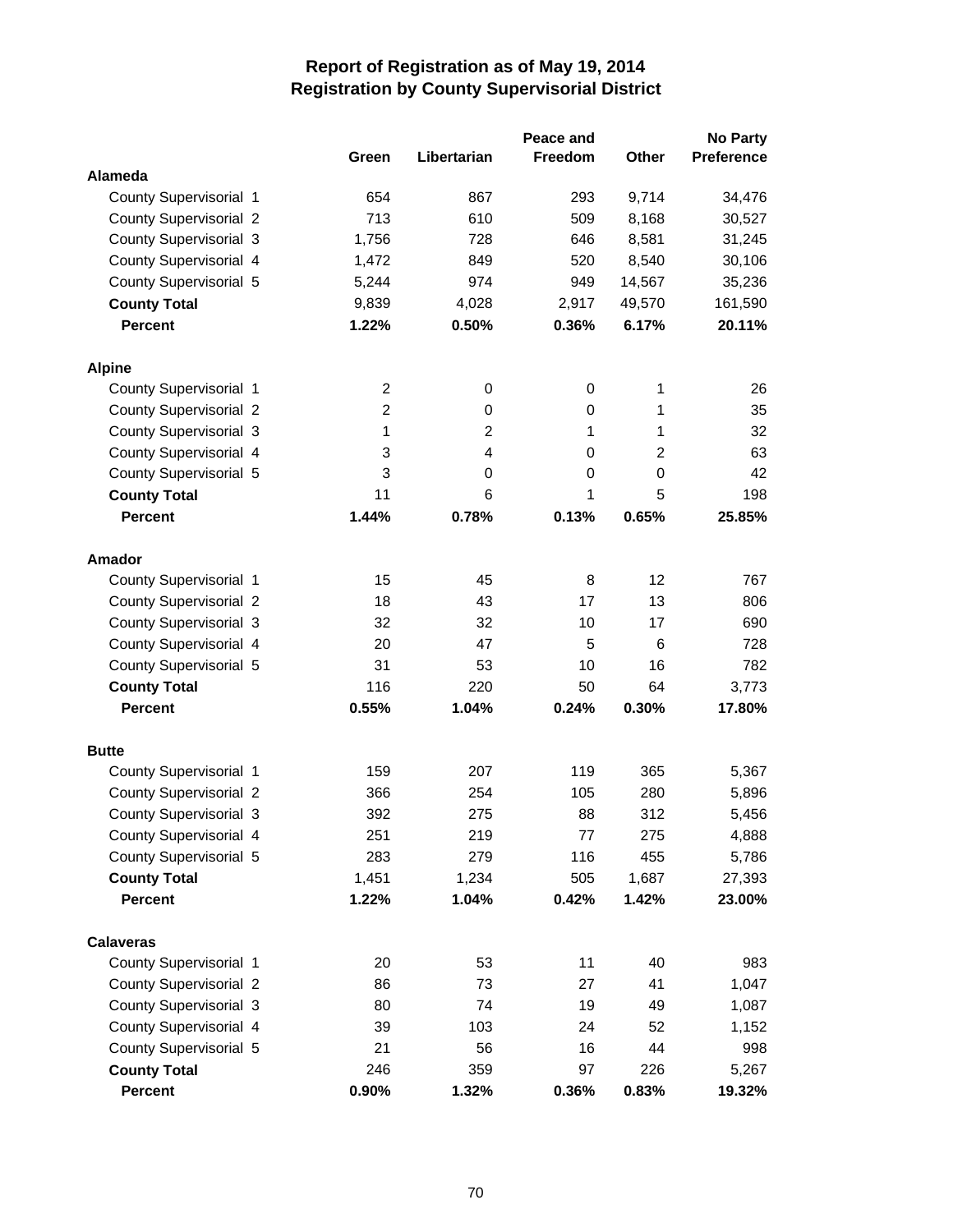|                               | <b>Total</b>      |                   |            | American    | <b>Americans</b> |
|-------------------------------|-------------------|-------------------|------------|-------------|------------------|
|                               | <b>Registered</b> | <b>Democratic</b> | Republican | Independent | <b>Elect</b>     |
| Colusa                        |                   |                   |            |             |                  |
| County Supervisorial 1        | 1,617             | 565               | 688        | 43          | 0                |
| <b>County Supervisorial 2</b> | 1,693             | 582               | 741        | 48          | 0                |
| <b>County Supervisorial 3</b> | 1,207             | 440               | 481        | 17          | 0                |
| County Supervisorial 4        | 1,319             | 450               | 575        | 34          | 0                |
| County Supervisorial 5        | 1,817             | 555               | 886        | 56          | 0                |
| <b>County Total</b>           | 7,653             | 2,592             | 3,371      | 198         | 0                |
| <b>Percent</b>                |                   | 33.87%            | 44.05%     | 2.59%       | 0.00%            |
| <b>Contra Costa</b>           |                   |                   |            |             |                  |
| County Supervisorial 1        | 87,423            | 57,056            | 8,032      | 1,533       | 11               |
| <b>County Supervisorial 2</b> | 132,990           | 52,897            | 44,368     | 3,294       | $\overline{2}$   |
| <b>County Supervisorial 3</b> | 99,731            | 46,819            | 27,930     | 3,116       | 6                |
| County Supervisorial 4        | 115,083           | 52,544            | 30,713     | 3,330       | 5                |
| County Supervisorial 5        | 92,935            | 51,151            | 16,533     | 2,507       | $\overline{7}$   |
| <b>County Total</b>           | 528,162           | 260,467           | 127,576    | 13,780      | 31               |
| <b>Percent</b>                |                   | 49.32%            | 24.15%     | 2.61%       | 0.01%            |
|                               |                   |                   |            |             |                  |
| <b>Del Norte</b>              |                   |                   |            |             |                  |
| County Supervisorial 1        | 1,960             | 670               | 604        | 104         | 0                |
| <b>County Supervisorial 2</b> | 2,120             | 737               | 694        | 95          | 1                |
| <b>County Supervisorial 3</b> | 2,858             | 973               | 1,112      | 123         | 0                |
| County Supervisorial 4        | 2,807             | 861               | 1,194      | 126         | 0                |
| County Supervisorial 5        | 2,653             | 963               | 926        | 127         | 0                |
| <b>County Total</b>           | 12,398            | 4,204             | 4,530      | 575         | 1                |
| <b>Percent</b>                |                   | 33.91%            | 36.54%     | 4.64%       | 0.01%            |
| <b>El Dorado</b>              |                   |                   |            |             |                  |
| County Supervisorial 1        | 21,987            | 5,631             | 10,858     | 718         | 0                |
| <b>County Supervisorial 2</b> | 22,487            | 6,018             | 10,519     | 966         | 3                |
| <b>County Supervisorial 3</b> | 21,465            | 6,549             | 9,063      | 913         | 0                |
| County Supervisorial 4        | 23,303            | 6,212             | 11,011     | 941         | 1                |
| County Supervisorial 5        | 17,702            | 6,322             | 4,753      | 778         | 1                |
| <b>County Total</b>           | 106,944           | 30,732            | 46,204     | 4,316       | 5                |
| <b>Percent</b>                |                   | 28.74%            | 43.20%     | 4.04%       | 0.00%            |
|                               |                   |                   |            |             |                  |
| <b>Fresno</b>                 |                   |                   |            |             |                  |
| County Supervisorial 1        | 71,966            | 34,124            | 20,133     | 1,921       | 7                |
| <b>County Supervisorial 2</b> | 105,506           | 35,227            | 47,312     | 2,928       | 3                |
| <b>County Supervisorial 3</b> | 67,923            | 34,795            | 15,335     | 1,452       | 7                |
| County Supervisorial 4        | 64,749            | 27,007            | 23,147     | 1,555       | 4                |
| County Supervisorial 5        | 102,037           | 32,068            | 46,056     | 3,147       | 5                |
| <b>County Total</b>           | 412,181           | 163,221           | 151,983    | 11,003      | 26               |
| <b>Percent</b>                |                   | 39.60%            | 36.87%     | 2.67%       | 0.01%            |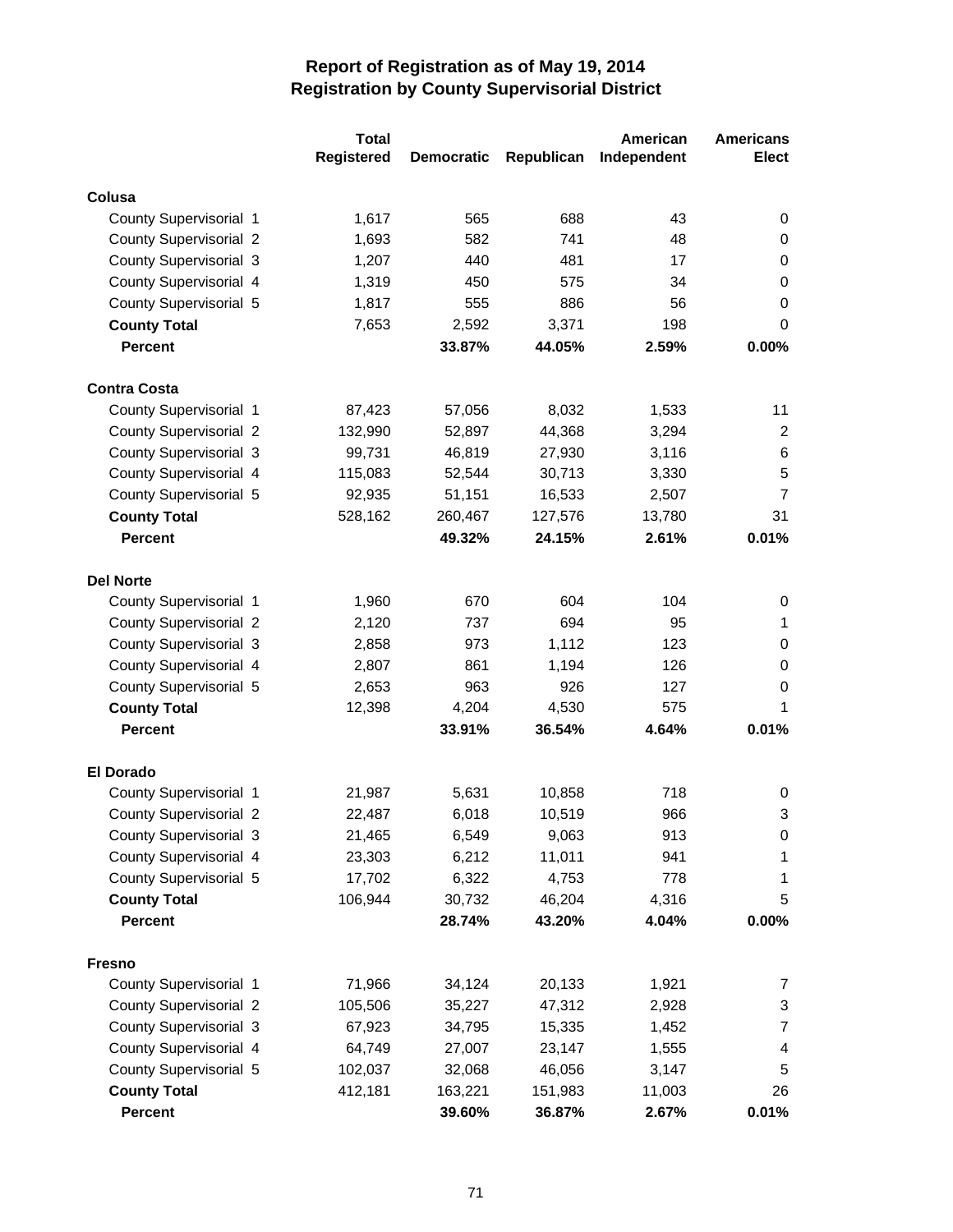|                                                  |                | <b>No Party</b><br>Peace and |                |                |                   |
|--------------------------------------------------|----------------|------------------------------|----------------|----------------|-------------------|
|                                                  | Green          | Libertarian                  | <b>Freedom</b> | <b>Other</b>   | <b>Preference</b> |
| Colusa                                           |                |                              |                |                |                   |
| County Supervisorial 1                           | 4              | 6                            | 2              | 0              | 309               |
| <b>County Supervisorial 2</b>                    | $\overline{2}$ | 5                            | 3              | 0              | 312               |
| <b>County Supervisorial 3</b>                    | 5              | 8                            | 3              | 1              | 252               |
| County Supervisorial 4                           | 3              | 5                            | 0              | 1              | 251               |
| County Supervisorial 5                           | 6              | 10                           | 6              | 0              | 298               |
| <b>County Total</b>                              | 20             | 34                           | 14             | $\overline{2}$ | 1,422             |
| <b>Percent</b>                                   | 0.26%          | 0.44%                        | 0.18%          | 0.03%          | 18.58%            |
|                                                  |                |                              |                |                |                   |
| <b>Contra Costa</b>                              |                |                              |                |                |                   |
| County Supervisorial 1                           | 1,092          | 358                          | 347            | 264            | 18,730            |
| <b>County Supervisorial 2</b>                    | 545            | 792                          | 112            | 372            | 30,608            |
| <b>County Supervisorial 3</b>                    | 281            | 564                          | 183            | 244            | 20,588            |
| County Supervisorial 4                           | 766            | 767                          | 240            | 375            | 26,343            |
| County Supervisorial 5                           | 598            | 571                          | 289            | 302            | 20,977            |
| <b>County Total</b>                              | 3,282          | 3,052                        | 1,171          | 1,557          | 117,246           |
| <b>Percent</b>                                   | 0.62%          | 0.58%                        | 0.22%          | 0.29%          | 22.20%            |
| <b>Del Norte</b>                                 |                |                              |                |                |                   |
| County Supervisorial 1                           | 23             | 18                           | 8              | 35             | 498               |
| <b>County Supervisorial 2</b>                    | 20             | 22                           | 14             | 37             | 500               |
| <b>County Supervisorial 3</b>                    | 23             | 33                           | 8              | 27             | 559               |
| County Supervisorial 4                           | 12             | 22                           | 14             | 37             | 541               |
| County Supervisorial 5                           | 28             | 20                           | 6              | 36             | 547               |
| <b>County Total</b>                              | 106            | 115                          | 50             | 172            | 2,645             |
| <b>Percent</b>                                   | 0.85%          | 0.93%                        | 0.40%          | 1.39%          | 21.33%            |
| <b>El Dorado</b>                                 |                |                              |                |                |                   |
| County Supervisorial 1                           | 67             | 205                          | 11             | 184            | 4,313             |
| <b>County Supervisorial 2</b>                    | 124            | 252                          | 52             | 185            | 4,368             |
| <b>County Supervisorial 3</b>                    | 192            | 231                          | 80             | 178            | 4,259             |
| County Supervisorial 4                           | 167            | 252                          | 51             | 186            | 4,482             |
| County Supervisorial 5                           | 312            | 226                          | 101            | 199            | 5,010             |
| <b>County Total</b>                              | 862            | 1,166                        | 295            | 932            | 22,432            |
| <b>Percent</b>                                   | 0.81%          | 1.09%                        | 0.28%          | 0.87%          | 20.98%            |
|                                                  |                |                              |                |                |                   |
| <b>Fresno</b><br>County Supervisorial 1          | 209            | 292                          | 219            | 817            | 14,244            |
| <b>County Supervisorial 2</b>                    | 510            | 603                          | 211            |                |                   |
| <b>County Supervisorial 3</b>                    | 348            | 339                          | 312            | 1,346<br>865   | 17,366            |
|                                                  |                |                              |                |                | 14,470            |
| County Supervisorial 4<br>County Supervisorial 5 | 147<br>343     | 240<br>630                   | 171<br>205     | 687            | 11,791            |
|                                                  |                |                              |                | 1,276          | 18,307            |
| <b>County Total</b><br>Percent                   | 1,557<br>0.38% | 2,104<br>0.51%               | 1,118<br>0.27% | 4,991<br>1.21% | 76,178<br>18.48%  |
|                                                  |                |                              |                |                |                   |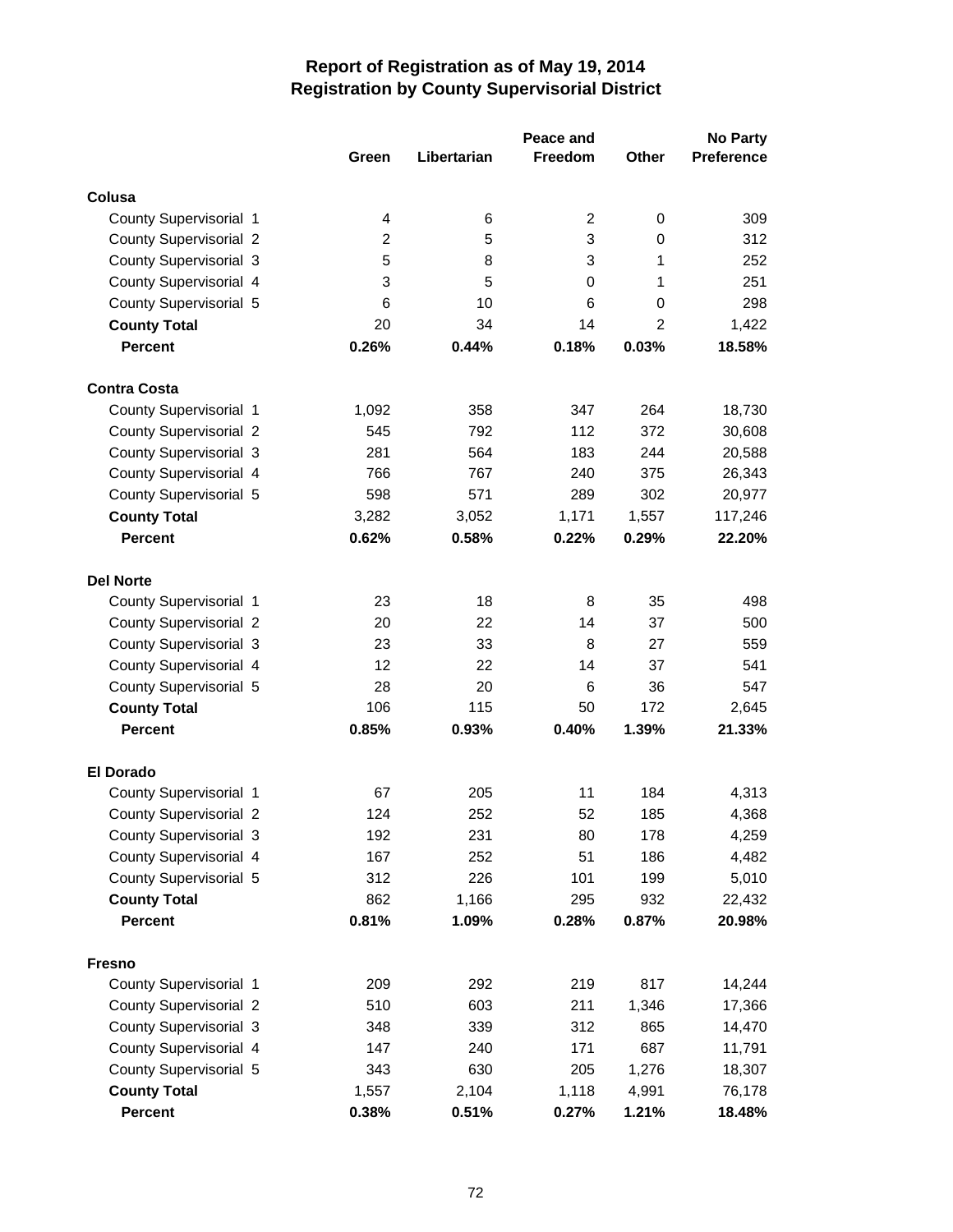|                               | <b>Total</b>      |                   |            | <b>American</b> | <b>Americans</b> |
|-------------------------------|-------------------|-------------------|------------|-----------------|------------------|
|                               | <b>Registered</b> | <b>Democratic</b> | Republican | Independent     | <b>Elect</b>     |
| Glenn                         |                   |                   |            |                 |                  |
| County Supervisorial 1        | 2,450             | 689               | 1,050      | 101             | 0                |
| <b>County Supervisorial 2</b> | 2,408             | 771               | 990        | 84              | 0                |
| <b>County Supervisorial 3</b> | 2,592             | 629               | 1,357      | 97              | 0                |
| County Supervisorial 4        | 2,299             | 716               | 930        | 100             | 0                |
| County Supervisorial 5        | 2,229             | 776               | 951        | 72              | 0                |
| <b>County Total</b>           | 11,978            | 3,581             | 5,278      | 454             | 0                |
| <b>Percent</b>                |                   | 29.90%            | 44.06%     | 3.79%           | 0.00%            |
| <b>Humboldt</b>               |                   |                   |            |                 |                  |
| County Supervisorial 1        | 15,466            | 5,886             | 5,316      | 492             | 0                |
| <b>County Supervisorial 2</b> | 14,723            | 5,503             | 4,323      | 579             | 1                |
| <b>County Supervisorial 3</b> | 16,693            | 7,473             | 2,642      | 441             | 0                |
| County Supervisorial 4        | 13,364            | 5,595             | 3,179      | 456             | 1                |
| County Supervisorial 5        | 15,165            | 6,711             | 3,667      | 491             | 0                |
| <b>County Total</b>           | 75,411            | 31,168            | 19,127     | 2,459           | $\overline{c}$   |
| <b>Percent</b>                |                   | 41.33%            | 25.36%     | 3.26%           | 0.00%            |
|                               |                   |                   |            |                 |                  |
| <b>Imperial</b>               |                   |                   |            |                 |                  |
| County Supervisorial 1        | 13,615            | 8,230             | 1,315      | 218             | 1                |
| <b>County Supervisorial 2</b> | 12,363            | 5,766             | 3,273      | 308             | 1                |
| <b>County Supervisorial 3</b> | 11,199            | 4,968             | 3,123      | 314             | 5                |
| County Supervisorial 4        | 10,329            | 4,579             | 3,124      | 304             | 1                |
| County Supervisorial 5        | 10,691            | 5,446             | 2,296      | 233             | 0                |
| <b>County Total</b>           | 58,197            | 28,989            | 13,131     | 1,377           | 8                |
| <b>Percent</b>                |                   | 49.81%            | 22.56%     | 2.37%           | 0.01%            |
| Inyo                          |                   |                   |            |                 |                  |
| County Supervisorial 1        | 2,145             | 623               | 1,024      | 77              | 1                |
| <b>County Supervisorial 2</b> | 1,652             | 506               | 677        | 64              | 0                |
| <b>County Supervisorial 3</b> | 2,342             | 706               | 1,094      | 79              | 0                |
| County Supervisorial 4        | 1,868             | 555               | 789        | 88              | 0                |
| County Supervisorial 5        | 1,502             | 531               | 480        | 91              | 0                |
| <b>County Total</b>           | 9,509             | 2,921             | 4,064      | 399             | 1                |
| <b>Percent</b>                |                   | 30.72%            | 42.74%     | 4.20%           | 0.01%            |
| <b>Kern</b>                   |                   |                   |            |                 |                  |
| County Supervisorial 1        | 64,490            | 21,480            | 26,932     | 2,222           | 5                |
| <b>County Supervisorial 2</b> | 72,110            | 23,321            | 27,917     | 2,895           | 4                |
| <b>County Supervisorial 3</b> | 74,286            | 23,895            | 31,290     | 2,578           | 7                |
| County Supervisorial 4        | 74,754            | 19,920            | 36,787     | 2,383           | $\overline{7}$   |
| County Supervisorial 5        | 48,795            | 26,230            | 9,701      | 1,312           | 10               |
| <b>County Total</b>           | 334,435           | 114,846           | 132,627    | 11,390          | 33               |
| Percent                       |                   | 34.34%            | 39.66%     | 3.41%           | 0.01%            |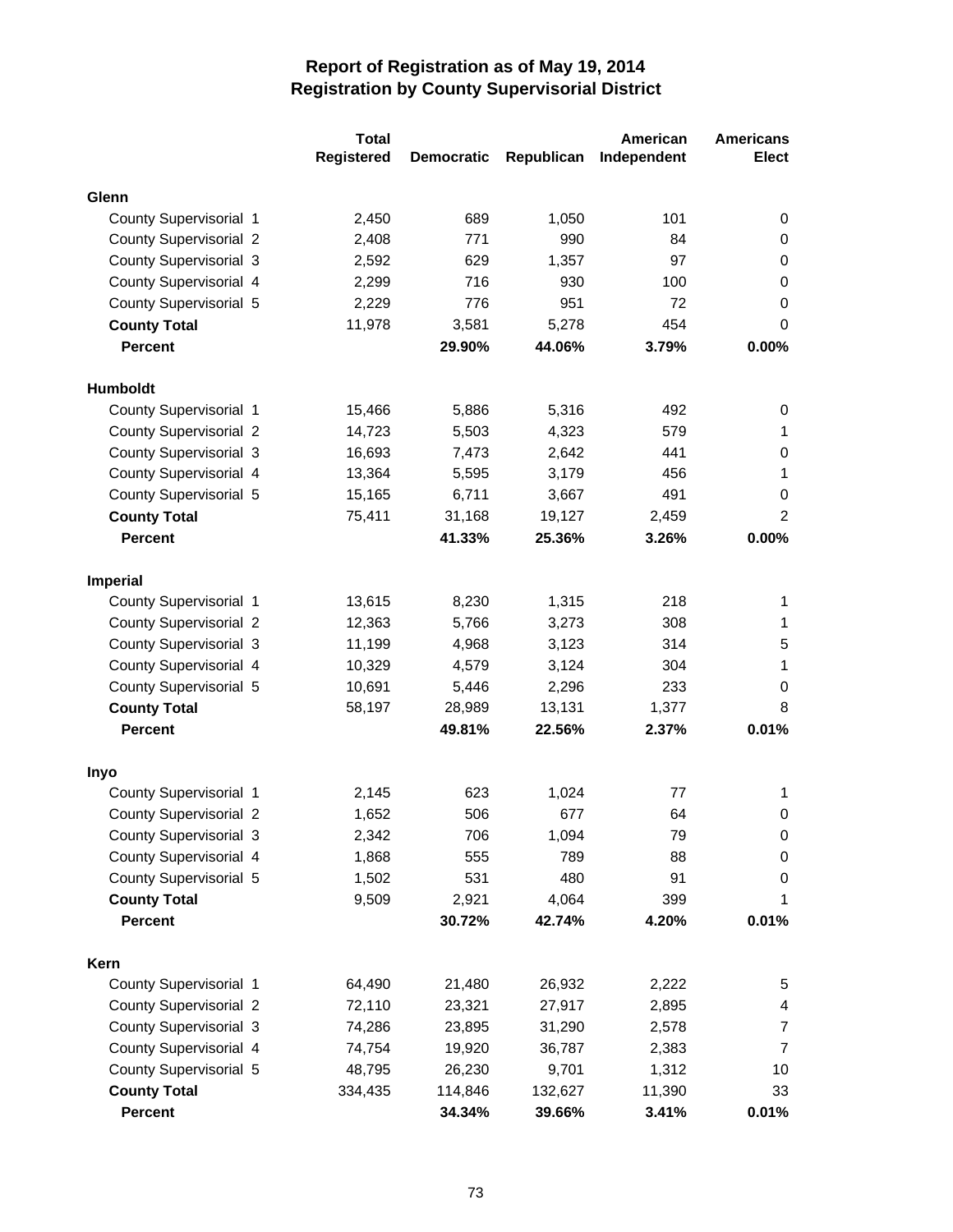|                               |                |             |                | <b>No Party</b> |                   |
|-------------------------------|----------------|-------------|----------------|-----------------|-------------------|
|                               | Green          | Libertarian | <b>Freedom</b> | <b>Other</b>    | <b>Preference</b> |
| Glenn                         |                |             |                |                 |                   |
| County Supervisorial 1        | 9              | 25          | 11             | 6               | 559               |
| <b>County Supervisorial 2</b> | 13             | 19          | 5              | 5               | 521               |
| <b>County Supervisorial 3</b> | 6              | 13          | 8              | 5               | 477               |
| County Supervisorial 4        | 3              | 16          | 10             | 6               | 518               |
| County Supervisorial 5        | $\overline{7}$ | 13          | 5              | 4               | 401               |
| <b>County Total</b>           | 38             | 86          | 39             | 26              | 2,476             |
| <b>Percent</b>                | 0.32%          | 0.72%       | 0.33%          | 0.22%           | 20.67%            |
|                               |                |             |                |                 |                   |
| <b>Humboldt</b>               |                |             |                |                 |                   |
| County Supervisorial 1        | 288            | 149         | 44             | 38              | 3,253             |
| <b>County Supervisorial 2</b> | 484            | 137         | 49             | 41              | 3,606             |
| <b>County Supervisorial 3</b> | 1,051          | 203         | 74             | 57              | 4,752             |
| County Supervisorial 4        | 443            | 165         | 86             | 36              | 3,403             |
| County Supervisorial 5        | 543            | 121         | 65             | 40              | 3,527             |
| <b>County Total</b>           | 2,809          | 775         | 318            | 212             | 18,541            |
| <b>Percent</b>                | 3.72%          | 1.03%       | 0.42%          | 0.28%           | 24.59%            |
| <b>Imperial</b>               |                |             |                |                 |                   |
| County Supervisorial 1        | 35             | 45          | 70             | 78              | 3,623             |
| <b>County Supervisorial 2</b> | 32             | 47          | 37             | 81              | 2,818             |
| County Supervisorial 3        | 23             | 50          | 35             | 77              | 2,604             |
| County Supervisorial 4        | 22             | 42          | 44             | 64              | 2,149             |
| County Supervisorial 5        | 26             | 41          | 47             | 70              | 2,532             |
| <b>County Total</b>           | 138            | 225         | 233            | 370             | 13,726            |
| <b>Percent</b>                | 0.24%          | 0.39%       | 0.40%          | 0.64%           | 23.59%            |
| <b>Inyo</b>                   |                |             |                |                 |                   |
| County Supervisorial 1        | 19             | 18          | 5              | 10              | 368               |
| <b>County Supervisorial 2</b> | 18             | 16          | $\overline{7}$ | 6               | 358               |
| County Supervisorial 3        | 16             | 13          | 3              | 14              | 417               |
| County Supervisorial 4        | 11             | 18          | 5              | 6               | 396               |
| County Supervisorial 5        | 23             | 18          | 6              | 11              | 342               |
| <b>County Total</b>           | 87             | 83          | 26             | 47              | 1,881             |
| <b>Percent</b>                | 0.91%          | 0.87%       | 0.27%          | 0.49%           | 19.78%            |
|                               |                |             |                |                 |                   |
| Kern                          |                |             |                |                 |                   |
| County Supervisorial 1        | 158            | 465         | 184            | 82              | 12,962            |
| <b>County Supervisorial 2</b> | 180            | 540         | 266            | 99              | 16,888            |
| County Supervisorial 3        | 203            | 513         | 231            | 71              | 15,498            |
| County Supervisorial 4        | 177            | 467         | 168            | 76              | 14,769            |
| County Supervisorial 5        | 122            | 215         | 189            | 51              | 10,965            |
| <b>County Total</b>           | 840            | 2,200       | 1,038          | 379             | 71,082            |
| Percent                       | 0.25%          | 0.66%       | 0.31%          | 0.11%           | 21.25%            |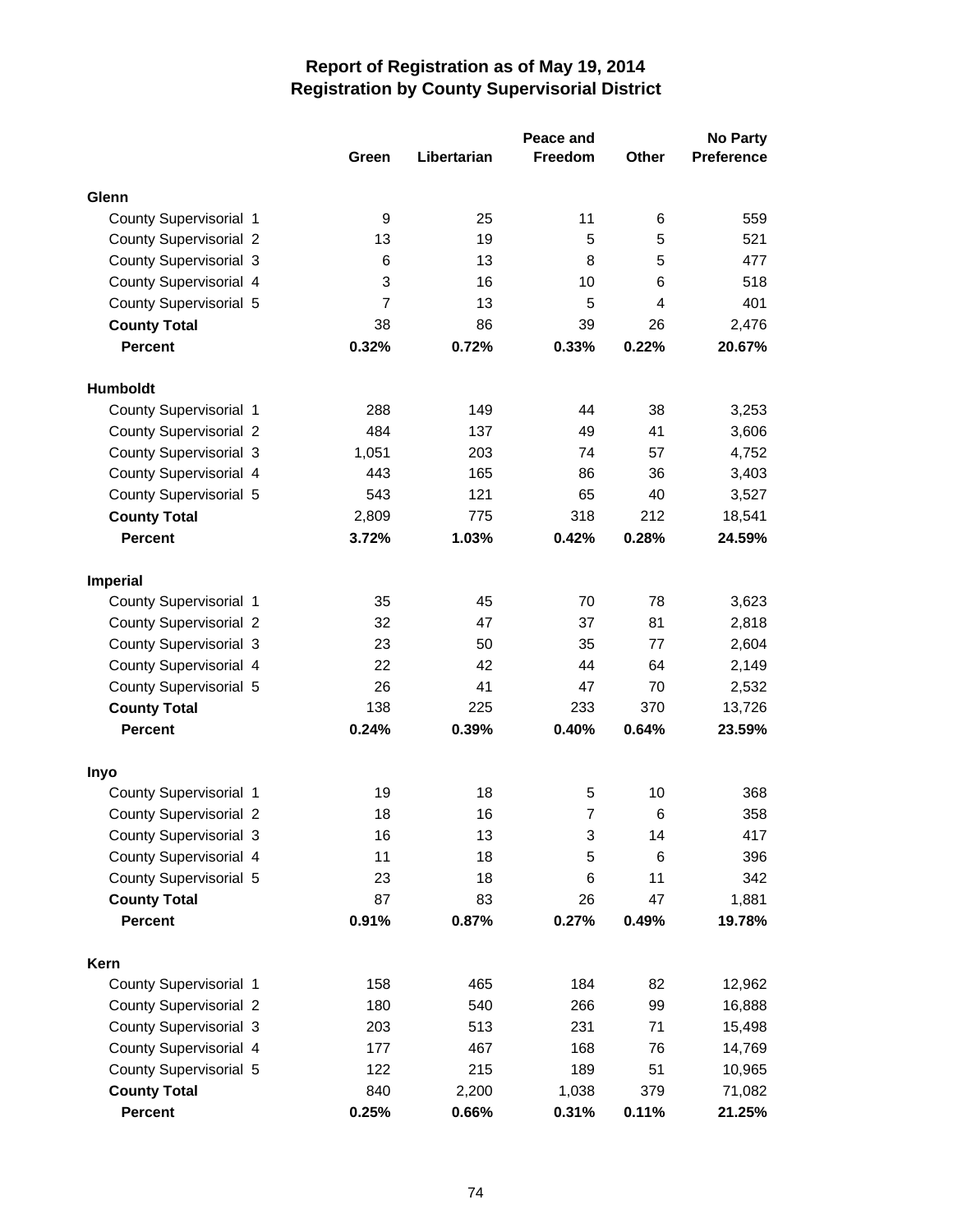|                               | <b>Total</b>      |                   |            | American    | <b>Americans</b> |
|-------------------------------|-------------------|-------------------|------------|-------------|------------------|
|                               | <b>Registered</b> | <b>Democratic</b> | Republican | Independent | <b>Elect</b>     |
| <b>Kings</b>                  |                   |                   |            |             |                  |
| County Supervisorial 1        | 7,990             | 2,548             | 3,602      | 238         | 0                |
| <b>County Supervisorial 2</b> | 7,232             | 3,841             | 2,041      | 127         | $\overline{2}$   |
| <b>County Supervisorial 3</b> | 10,683            | 2,825             | 5,531      | 319         | 0                |
| County Supervisorial 4        | 9,657             | 3,634             | 3,997      | 232         | $\mathbf{1}$     |
| County Supervisorial 5        | 11,858            | 3,748             | 5,856      | 348         | 1                |
| <b>County Total</b>           | 47,420            | 16,596            | 21,027     | 1,264       | 4                |
| <b>Percent</b>                |                   | 35.00%            | 44.34%     | 2.67%       | 0.01%            |
| Lake                          |                   |                   |            |             |                  |
| County Supervisorial 1        | 7,134             | 2,684             | 2,031      | 297         | 0                |
| <b>County Supervisorial 2</b> | 5,461             | 2,302             | 933        | 242         | 1                |
| <b>County Supervisorial 3</b> | 6,734             | 2,743             | 1,582      | 309         | 1                |
| County Supervisorial 4        | 7,133             | 2,675             | 2,352      | 247         | 0                |
| County Supervisorial 5        | 7,525             | 2,923             | 2,119      | 295         | 0                |
| <b>County Total</b>           | 33,987            | 13,327            | 9,017      | 1,390       | $\overline{2}$   |
| <b>Percent</b>                |                   | 39.21%            | 26.53%     | 4.09%       | 0.01%            |
| Lassen                        |                   |                   |            |             |                  |
| County Supervisorial 1        | 2,998             | 798               | 1,339      | 174         | 0                |
| <b>County Supervisorial 2</b> | 2,181             | 559               | 915        | 129         | 0                |
| <b>County Supervisorial 3</b> | 3,306             | 691               | 1,755      | 174         | 0                |
| County Supervisorial 4        | 2,609             | 645               | 1,300      | 122         | 1                |
| County Supervisorial 5        | 2,339             | 493               | 1,106      | 129         | $\overline{c}$   |
| <b>County Total</b>           | 13,433            | 3,186             | 6,415      | 728         | 3                |
| <b>Percent</b>                |                   | 23.72%            | 47.76%     | 5.42%       | 0.02%            |
| <b>Los Angeles</b>            |                   |                   |            |             |                  |
| County Supervisorial 1        | 800,352           | 437,779           | 124,075    | 15,629      | 426              |
| <b>County Supervisorial 2</b> | 910,622           | 589,466           | 89,321     | 17,525      | 457              |
| <b>County Supervisorial 3</b> | 1,027,207         | 529,980           | 184,571    | 23,771      | 1,056            |
| County Supervisorial 4        | 1,065,485         | 482,069           | 280,943    | 25,271      | 398              |
| County Supervisorial 5        | 1,053,758         | 421,992           | 332,436    | 27,706      | 176              |
| <b>County Total</b>           | 4,857,424         | 2,461,286         | 1,011,346  | 109,902     | 2,513            |
| Percent                       |                   | 50.67%            | 20.82%     | 2.26%       | 0.05%            |
| <b>Madera</b>                 |                   |                   |            |             |                  |
| County Supervisorial 1        | 11,133            | 3,490             | 5,241      | 314         | 0                |
| <b>County Supervisorial 2</b> | 10,021            | 3,284             | 4,314      | 324         | 0                |
| County Supervisorial 3        | 10,639            | 4,121             | 4,063      | 269         | $\overline{c}$   |
| County Supervisorial 4        | 5,282             | 2,731             | 1,163      | 140         | $\mathbf{1}$     |
| County Supervisorial 5        | 15,742            | 3,947             | 8,126      | 617         | 0                |
| <b>County Total</b>           | 52,817            | 17,573            | 22,907     | 1,664       | 3                |
| Percent                       |                   | 33.27%            | 43.37%     | 3.15%       | 0.01%            |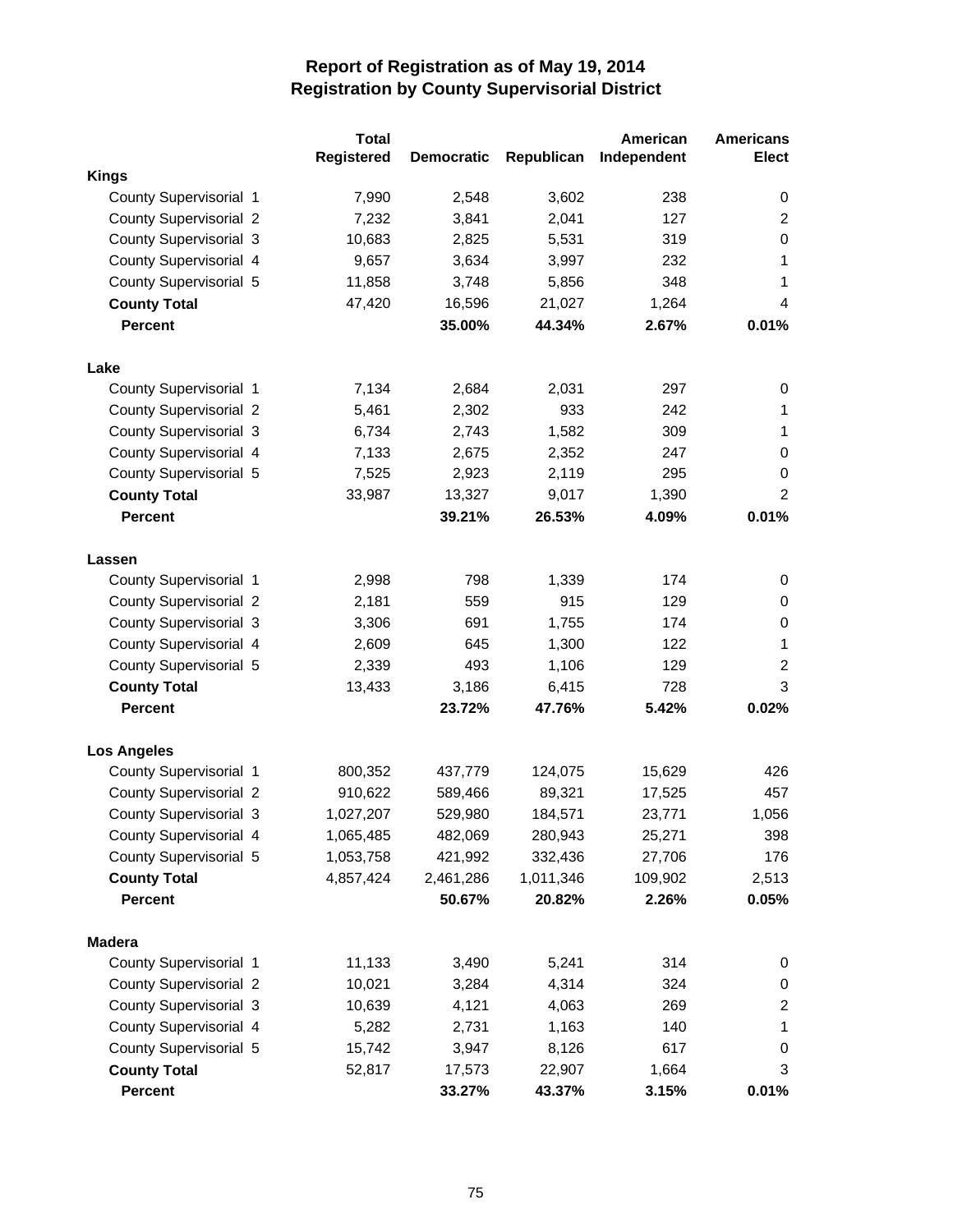|                               |                         |             | Peace and      |              | <b>No Party</b>   |
|-------------------------------|-------------------------|-------------|----------------|--------------|-------------------|
|                               | Green                   | Libertarian | Freedom        | <b>Other</b> | <b>Preference</b> |
| <b>Kings</b>                  |                         |             |                |              |                   |
| <b>County Supervisorial 1</b> | 12                      | 39          | 17             | 26           | 1,508             |
| <b>County Supervisorial 2</b> | 15                      | 27          | 16             | 12           | 1,151             |
| <b>County Supervisorial 3</b> | 26                      | 71          | 18             | 32           | 1,861             |
| County Supervisorial 4        | 13                      | 55          | 20             | 42           | 1,663             |
| <b>County Supervisorial 5</b> | 26                      | 60          | 25             | 43           | 1,751             |
| <b>County Total</b>           | 92                      | 252         | 96             | 155          | 7,934             |
| <b>Percent</b>                | 0.19%                   | 0.53%       | 0.20%          | 0.33%        | 16.73%            |
| Lake                          |                         |             |                |              |                   |
| County Supervisorial 1        | 102                     | 90          | 33             | 14           | 1,883             |
| <b>County Supervisorial 2</b> | 69                      | 86          | 43             | 8            | 1,777             |
| <b>County Supervisorial 3</b> | 123                     | 70          | 46             | 20           | 1,840             |
| County Supervisorial 4        | 87                      | 61          | 29             | 18           | 1,664             |
| County Supervisorial 5        | 114                     | 83          | 31             | 11           | 1,949             |
| <b>County Total</b>           | 495                     | 390         | 182            | 71           | 9,113             |
| <b>Percent</b>                | 1.46%                   | 1.15%       | 0.54%          | 0.21%        | 26.81%            |
| Lassen                        |                         |             |                |              |                   |
| County Supervisorial 1        | 9                       | 16          | 9              | 20           | 633               |
| <b>County Supervisorial 2</b> | $\overline{7}$          | 19          | 14             | 14           | 524               |
| <b>County Supervisorial 3</b> | 12                      | 27          | 3              | 23           | 621               |
| County Supervisorial 4        | 9                       | 13          | $\overline{7}$ | 6            | 506               |
| County Supervisorial 5        | $\overline{\mathbf{4}}$ | 26          | 10             | 11           | 558               |
| <b>County Total</b>           | 41                      | 101         | 43             | 74           | 2,842             |
| <b>Percent</b>                | 0.31%                   | 0.75%       | 0.32%          | 0.55%        | 21.16%            |
| <b>Los Angeles</b>            |                         |             |                |              |                   |
| County Supervisorial 1        | 4,171                   | 3,817       | 10,071         | 57,052       | 147,332           |
| <b>County Supervisorial 2</b> | 3,907                   | 3,586       | 6,856          | 66,364       | 133,140           |
| <b>County Supervisorial 3</b> | 6,676                   | 6,852       | 4,453          | 86,762       | 183,086           |
| County Supervisorial 4        | 5,196                   | 6,414       | 9,369          | 73,182       | 182,643           |
| County Supervisorial 5        | 4,840                   | 6,445       | 5,062          | 69,885       | 185,216           |
| <b>County Total</b>           | 24,790                  | 27,114      | 35,811         | 353,245      | 831,417           |
| <b>Percent</b>                | 0.51%                   | 0.56%       | 0.74%          | 7.27%        | 17.12%            |
| <b>Madera</b>                 |                         |             |                |              |                   |
| County Supervisorial 1        | 35                      | 52          | 24             | 37           | 1,940             |
| <b>County Supervisorial 2</b> | 24                      | 60          | 33             | 33           | 1,949             |
| <b>County Supervisorial 3</b> | 27                      | 45          | 35             | 31           | 2,046             |
| County Supervisorial 4        | $\overline{7}$          | 18          | 25             | 10           | 1,187             |
| County Supervisorial 5        | 106                     | 134         | 27             | 63           | 2,722             |
| <b>County Total</b>           | 199                     | 309         | 144            | 174          | 9,844             |
| Percent                       | 0.38%                   | 0.59%       | 0.27%          | 0.33%        | 18.64%            |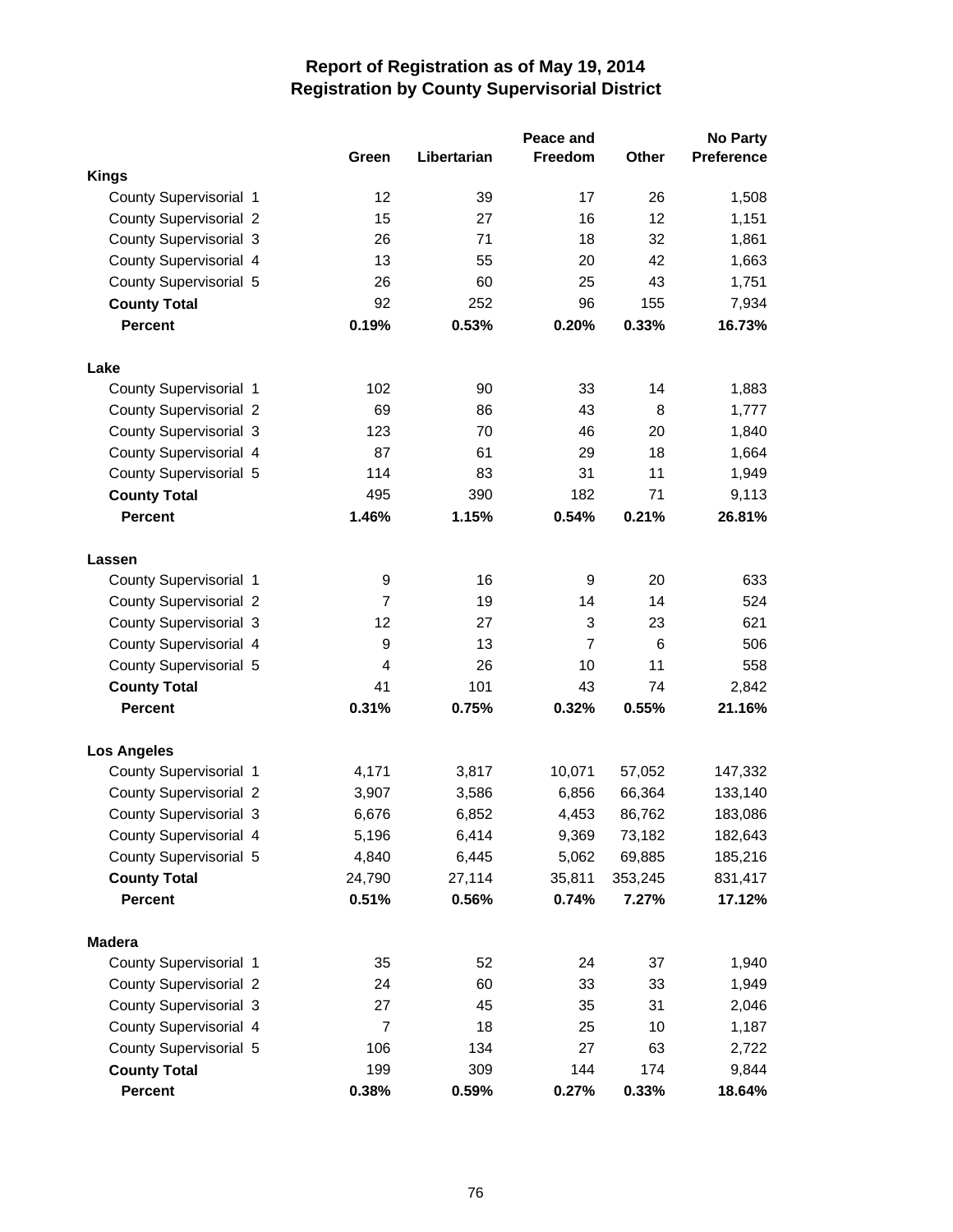|                               | <b>Total</b>      |                   |            | American    | <b>Americans</b> |
|-------------------------------|-------------------|-------------------|------------|-------------|------------------|
|                               | <b>Registered</b> | <b>Democratic</b> | Republican | Independent | <b>Elect</b>     |
| <b>Marin</b>                  |                   |                   |            |             |                  |
| County Supervisorial 1        | 30,822            | 16,799            | 5,788      | 604         | 2                |
| <b>County Supervisorial 2</b> | 33,241            | 19,045            | 5,015      | 719         | 1                |
| <b>County Supervisorial 3</b> | 32,960            | 18,050            | 5,402      | 626         | $\pmb{0}$        |
| County Supervisorial 4        | 23,719            | 13,198            | 3,859      | 515         | 1                |
| County Supervisorial 5        | 28,020            | 13,756            | 6,473      | 810         | $\overline{c}$   |
| <b>County Total</b>           | 148,762           | 80,848            | 26,537     | 3,274       | 6                |
| <b>Percent</b>                |                   | 54.35%            | 17.84%     | 2.20%       | 0.00%            |
| <b>Mariposa</b>               |                   |                   |            |             |                  |
| County Supervisorial 1        | 1,946             | 778               | 592        | 79          | 1                |
| <b>County Supervisorial 2</b> | 1,747             | 454               | 749        | 109         | 0                |
| <b>County Supervisorial 3</b> | 2,314             | 617               | 1,135      | 114         | 0                |
| County Supervisorial 4        | 2,060             | 610               | 966        | 75          | 0                |
| County Supervisorial 5        | 2,507             | 650               | 1,212      | 100         | 0                |
| <b>County Total</b>           | 10,574            | 3,109             | 4,654      | 477         | 1                |
| <b>Percent</b>                |                   | 29.40%            | 44.01%     | 4.51%       | 0.01%            |
| <b>Mendocino</b>              |                   |                   |            |             |                  |
| County Supervisorial 1        | 9,462             | 3,727             | 2,852      | 330         | 0                |
| <b>County Supervisorial 2</b> | 7,848             | 3,620             | 1,806      | 256         | 0                |
| <b>County Supervisorial 3</b> | 10,192            | 4,379             | 1,989      | 428         | 1                |
| County Supervisorial 4        | 9,329             | 4,746             | 1,648      | 330         | 0                |
| County Supervisorial 5        | 10,569            | 5,251             | 1,813      | 324         | 0                |
| <b>County Total</b>           | 47,400            | 21,723            | 10,108     | 1,668       | 1                |
| <b>Percent</b>                |                   | 45.83%            | 21.32%     | 3.52%       | 0.00%            |
| <b>Merced</b>                 |                   |                   |            |             |                  |
| County Supervisorial 1        | 14,880            | 7,904             | 3,670      | 319         | 2                |
| <b>County Supervisorial 2</b> | 24,611            | 9,885             | 8,597      | 792         | 3                |
| <b>County Supervisorial 3</b> | 20,808            | 7,913             | 7,726      | 704         | $\mathbf 0$      |
| County Supervisorial 4        | 16,879            | 6,662             | 6,322      | 554         | 0                |
| County Supervisorial 5        | 17,601            | 8,271             | 5,346      | 555         | 0                |
| <b>County Total</b>           | 94,779            | 40,635            | 31,661     | 2,924       | 5                |
| Percent                       |                   | 42.87%            | 33.41%     | 3.09%       | 0.01%            |
| <b>Modoc</b>                  |                   |                   |            |             |                  |
| County Supervisorial 1        | 1,100             | 273               | 541        | 52          | 0                |
| <b>County Supervisorial 2</b> | 1,140             | 310               | 544        | 63          | $\pmb{0}$        |
| <b>County Supervisorial 3</b> | 1,122             | 289               | 503        | 51          | 0                |
| County Supervisorial 4        | 1,132             | 270               | 554        | 68          | 0                |
| County Supervisorial 5        | 960               | 214               | 544        | 48          | 0                |
| <b>County Total</b>           | 5,454             | 1,356             | 2,686      | 282         | 0                |
| Percent                       |                   | 24.86%            | 49.25%     | 5.17%       | 0.00%            |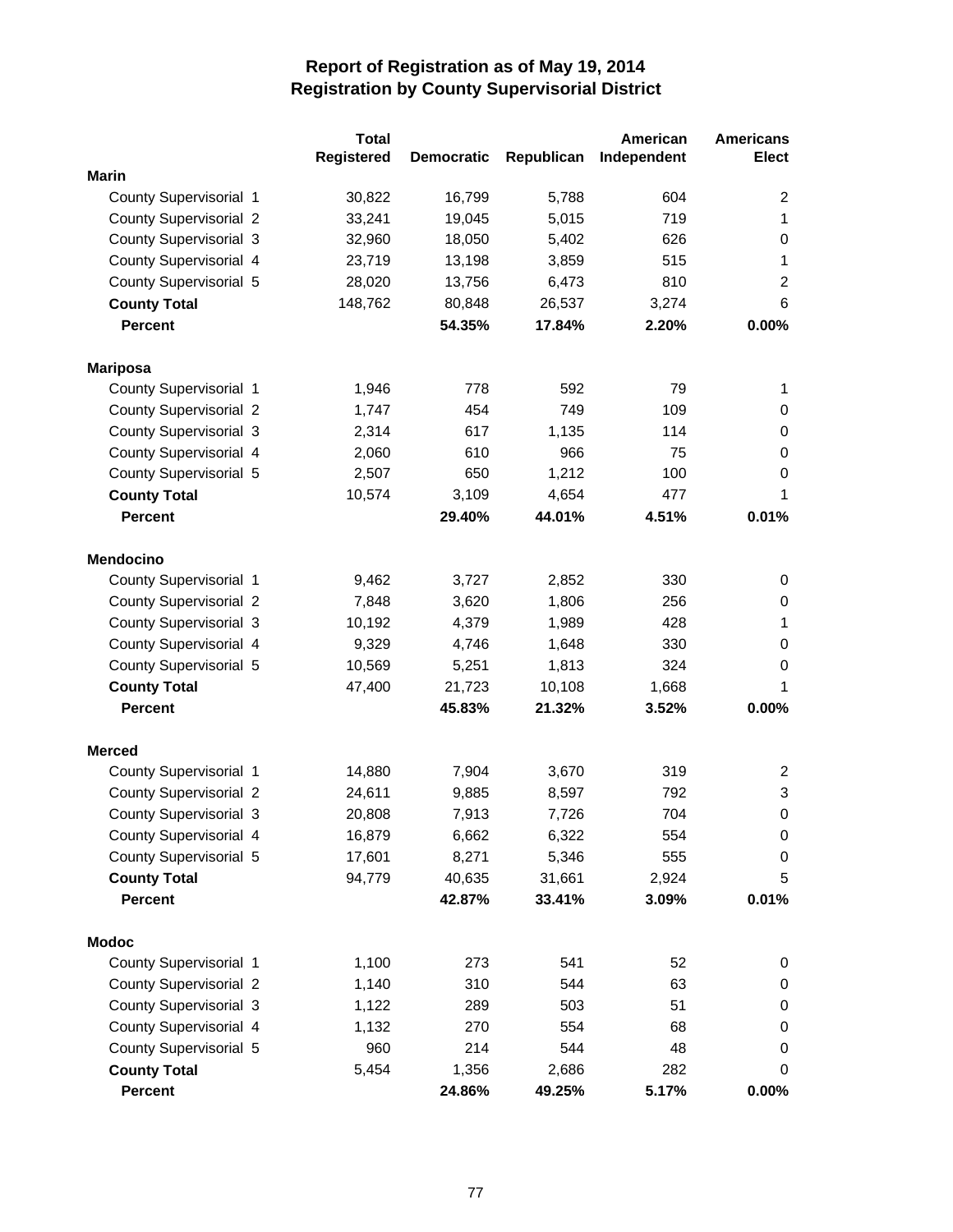|                               |       |                | Peace and      |                | <b>No Party</b>   |
|-------------------------------|-------|----------------|----------------|----------------|-------------------|
|                               | Green | Libertarian    | <b>Freedom</b> | <b>Other</b>   | <b>Preference</b> |
| <b>Marin</b>                  |       |                |                |                |                   |
| County Supervisorial 1        | 382   | 163            | 53             | 108            | 6,923             |
| <b>County Supervisorial 2</b> | 665   | 195            | 54             | 80             | 7,467             |
| County Supervisorial 3        | 300   | 180            | 45             | 98             | 8,259             |
| County Supervisorial 4        | 448   | 150            | 48             | 88             | 5,412             |
| County Supervisorial 5        | 283   | 179            | 59             | 91             | 6,367             |
| <b>County Total</b>           | 2,078 | 867            | 259            | 465            | 34,428            |
| <b>Percent</b>                | 1.40% | 0.58%          | 0.17%          | 0.31%          | 23.14%            |
| <b>Mariposa</b>               |       |                |                |                |                   |
| County Supervisorial 1        | 42    | 16             | 3              | 40             | 395               |
| <b>County Supervisorial 2</b> | 11    | 18             | $\overline{2}$ | 25             | 379               |
| <b>County Supervisorial 3</b> | 22    | 19             | 6              | 37             | 364               |
| County Supervisorial 4        | 15    | 20             | 3              | 26             | 345               |
| County Supervisorial 5        | 21    | 31             | 12             | 38             | 443               |
| <b>County Total</b>           | 111   | 104            | 26             | 166            | 1,926             |
| <b>Percent</b>                | 1.05% | 0.98%          | 0.25%          | 1.57%          | 18.21%            |
| <b>Mendocino</b>              |       |                |                |                |                   |
| County Supervisorial 1        | 267   | 84             | 44             | 36             | 2,122             |
| <b>County Supervisorial 2</b> | 191   | 62             | 33             | 23             | 1,857             |
| County Supervisorial 3        | 505   | 100            | 89             | 68             | 2,633             |
| County Supervisorial 4        | 328   | 75             | 53             | 27             | 2,122             |
| County Supervisorial 5        | 515   | 122            | 61             | 35             | 2,448             |
| <b>County Total</b>           | 1,806 | 443            | 280            | 189            | 11,182            |
| <b>Percent</b>                | 3.81% | 0.93%          | 0.59%          | 0.40%          | 23.59%            |
| <b>Merced</b>                 |       |                |                |                |                   |
| County Supervisorial 1        | 49    | 66             | 55             | 26             | 2,789             |
| <b>County Supervisorial 2</b> | 212   | 143            | 82             | 43             | 4,854             |
| <b>County Supervisorial 3</b> | 104   | 126            | 68             | 50             | 4,117             |
| County Supervisorial 4        | 58    | 111            | 55             | 24             | 3,093             |
| County Supervisorial 5        | 65    | 93             | 61             | 41             | 3,169             |
| <b>County Total</b>           | 488   | 539            | 321            | 184            | 18,022            |
| <b>Percent</b>                | 0.51% | 0.57%          | 0.34%          | 0.19%          | 19.01%            |
| <b>Modoc</b>                  |       |                |                |                |                   |
| County Supervisorial 1        | 8     | 15             | $\overline{2}$ | $\mathbf{1}$   | 208               |
| <b>County Supervisorial 2</b> | 4     | 9              | $\mathbf{1}$   | $\mathbf{1}$   | 208               |
| <b>County Supervisorial 3</b> | 6     | $\overline{7}$ | $\overline{2}$ | $\overline{2}$ | 262               |
| County Supervisorial 4        | 1     | 9              | 6              | 3              | 221               |
| County Supervisorial 5        | 6     | 5              | 1              | $\overline{c}$ | 140               |
| <b>County Total</b>           | 25    | 45             | 12             | 9              | 1,039             |
| Percent                       | 0.46% | 0.83%          | 0.22%          | 0.17%          | 19.05%            |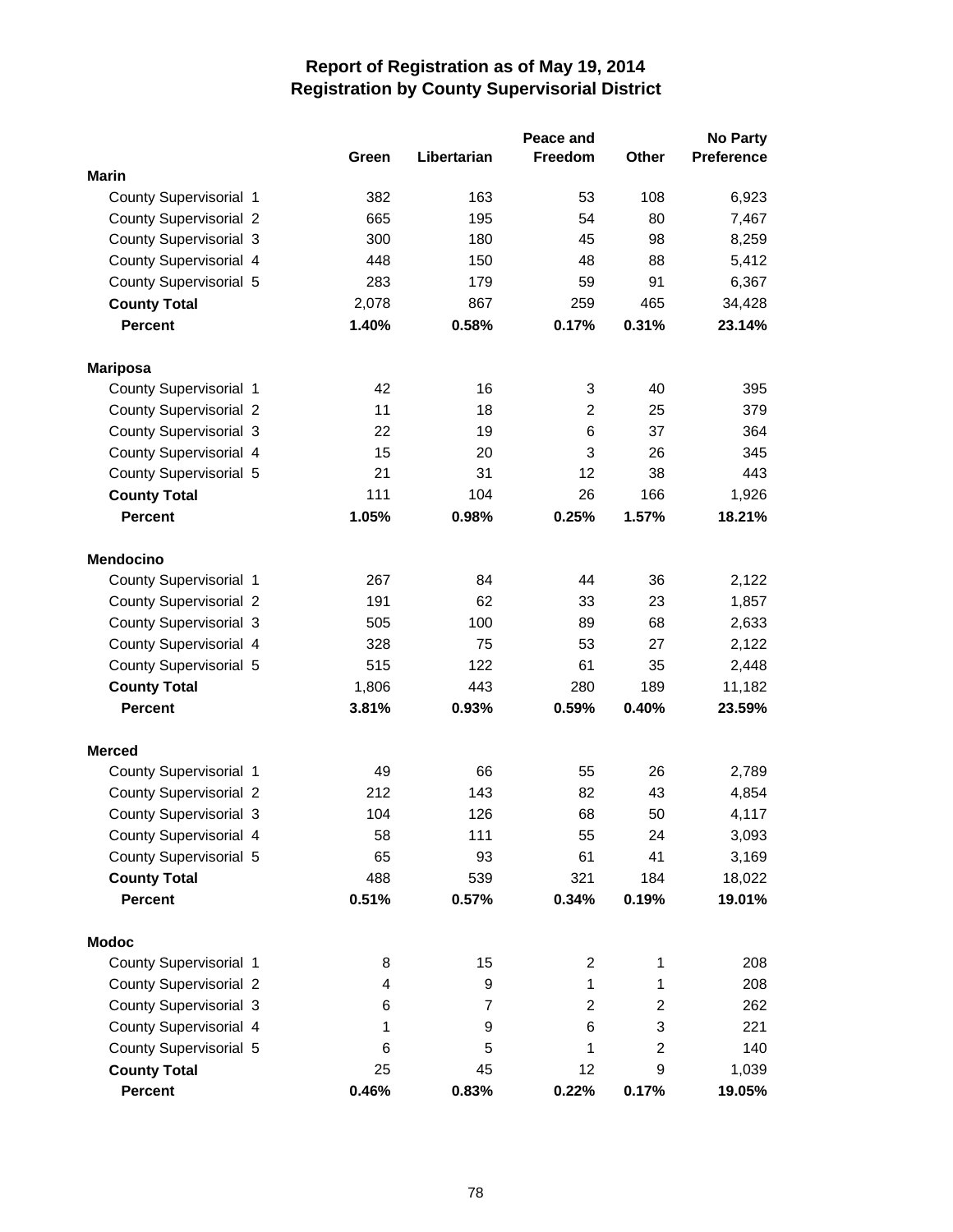|                               | <b>Total</b>      |                   |            | American    | <b>Americans</b> |
|-------------------------------|-------------------|-------------------|------------|-------------|------------------|
|                               | <b>Registered</b> | <b>Democratic</b> | Republican | Independent | <b>Elect</b>     |
| <b>Mono</b>                   |                   |                   |            |             |                  |
| County Supervisorial 1        | 720               | 254               | 172        | 28          | 0                |
| <b>County Supervisorial 2</b> | 1,467             | 493               | 561        | 76          | 0                |
| <b>County Supervisorial 3</b> | 1,333             | 427               | 451        | 53          | 0                |
| County Supervisorial 4        | 1,275             | 363               | 559        | 58          | 0                |
| County Supervisorial 5        | 1,007             | 375               | 274        | 30          | $\mathbf 0$      |
| <b>County Total</b>           | 5,802             | 1,912             | 2,017      | 245         | $\mathbf 0$      |
| <b>Percent</b>                |                   | 32.95%            | 34.76%     | 4.22%       | 0.00%            |
| <b>Monterey</b>               |                   |                   |            |             |                  |
| County Supervisorial 1        | 21,092            | 13,248            | 3,307      | 337         | $\overline{c}$   |
| <b>County Supervisorial 2</b> | 34,905            | 18,733            | 7,763      | 766         | $\overline{2}$   |
| <b>County Supervisorial 3</b> | 22,809            | 13,134            | 4,822      | 436         | $\overline{c}$   |
| County Supervisorial 4        | 34,222            | 16,719            | 8,159      | 929         | 4                |
| County Supervisorial 5        | 51,004            | 21,370            | 15,937     | 1,386       | 1                |
| <b>County Total</b>           | 164,032           | 83,204            | 39,988     | 3,854       | 11               |
| <b>Percent</b>                |                   | 50.72%            | 24.38%     | 2.35%       | 0.01%            |
| <b>Napa</b>                   |                   |                   |            |             |                  |
| County Supervisorial 1        | 12,643            | 6,031             | 3,077      | 398         | 0                |
| <b>County Supervisorial 2</b> | 15,383            | 7,044             | 4,341      | 448         | $\overline{c}$   |
| <b>County Supervisorial 3</b> | 15,329            | 6,553             | 4,419      | 485         | $\mathbf 0$      |
| County Supervisorial 4        | 13,752            | 6,132             | 3,818      | 455         | 1                |
| County Supervisorial 5        | 14,134            | 7,001             | 2,987      | 428         | 1                |
| <b>County Total</b>           | 71,241            | 32,761            | 18,642     | 2,214       | 4                |
| <b>Percent</b>                |                   | 45.99%            | 26.17%     | 3.11%       | 0.01%            |
| <b>Nevada</b>                 |                   |                   |            |             |                  |
| County Supervisorial 1        | 13,971            | 5,036             | 4,722      | 474         | 0                |
| <b>County Supervisorial 2</b> | 13,180            | 3,477             | 6,251      | 504         | 0                |
| <b>County Supervisorial 3</b> | 11,407            | 3,927             | 3,888      | 440         | $\mathbf 0$      |
| County Supervisorial 4        | 12,947            | 3,842             | 5,108      | 512         | $\overline{c}$   |
| County Supervisorial 5        | 10,206            | 3,881             | 2,548      | 418         | $\pmb{0}$        |
| <b>County Total</b>           | 61,711            | 20,163            | 22,517     | 2,348       | $\overline{c}$   |
| <b>Percent</b>                |                   | 32.67%            | 36.49%     | 3.80%       | 0.00%            |
| Orange                        |                   |                   |            |             |                  |
| County Supervisorial 1        | 208,619           | 87,796            | 64,494     | 4,475       | 80               |
| <b>County Supervisorial 2</b> | 325,775           | 94,322            | 143,960    | 9,371       | 51               |
| County Supervisorial 3        | 299,322           | 86,527            | 127,369    | 7,575       | 43               |
| County Supervisorial 4        | 241,167           | 89,533            | 87,191     | 5,972       | 48               |
| County Supervisorial 5        | 336,349           | 89,640            | 155,641    | 10,367      | 42               |
| <b>County Total</b>           | 1,411,232         | 447,818           | 578,655    | 37,760      | 264              |
| Percent                       |                   | 31.73%            | 41.00%     | 2.68%       | 0.02%            |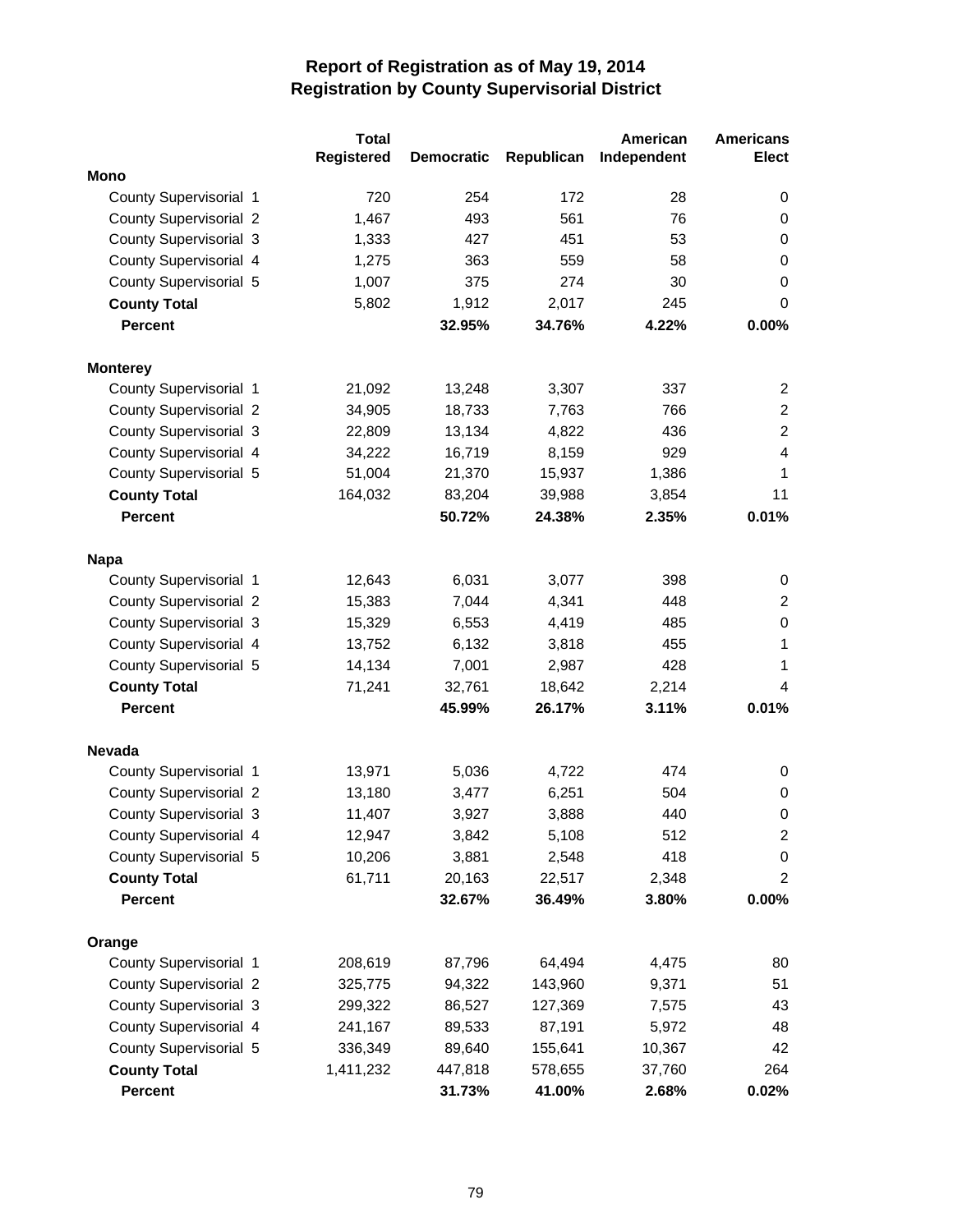|                               |                |                | Peace and      |              | <b>No Party</b>   |
|-------------------------------|----------------|----------------|----------------|--------------|-------------------|
|                               | Green          | Libertarian    | <b>Freedom</b> | <b>Other</b> | <b>Preference</b> |
| Mono                          |                |                |                |              |                   |
| <b>County Supervisorial 1</b> | 12             | 8              | 4              | 0            | 242               |
| <b>County Supervisorial 2</b> | 8              | 8              | 4              | 0            | 317               |
| County Supervisorial 3        | 19             | 9              | 3              | 0            | 371               |
| County Supervisorial 4        | $\overline{4}$ | $\overline{7}$ | 4              | 0            | 280               |
| County Supervisorial 5        | 14             | 10             | 3              | 0            | 301               |
| <b>County Total</b>           | 57             | 42             | 18             | 0            | 1,511             |
| <b>Percent</b>                | 0.98%          | 0.72%          | 0.31%          | 0.00%        | 26.04%            |
| <b>Monterey</b>               |                |                |                |              |                   |
| County Supervisorial 1        | 50             | 57             | 73             | 23           | 3,995             |
| <b>County Supervisorial 2</b> | 206            | 181            | 99             | 49           | 7,106             |
| <b>County Supervisorial 3</b> | 58             | 80             | 77             | 25           | 4,175             |
| County Supervisorial 4        | 221            | 223            | 85             | 50           | 7,832             |
| County Supervisorial 5        | 526            | 353            | 94             | 82           | 11,255            |
| <b>County Total</b>           | 1,061          | 894            | 428            | 229          | 34,363            |
| <b>Percent</b>                | 0.65%          | 0.55%          | 0.26%          | 0.14%        | 20.95%            |
| <b>Napa</b>                   |                |                |                |              |                   |
| County Supervisorial 1        | 196            | 112            | 40             | 74           | 2,715             |
| <b>County Supervisorial 2</b> | 150            | 110            | 49             | 72           | 3,167             |
| County Supervisorial 3        | 160            | 108            | 37             | 112          | 3,455             |
| County Supervisorial 4        | 169            | 101            | 48             | 87           | 2,941             |
| County Supervisorial 5        | 130            | 72             | 31             | 68           | 3,416             |
| <b>County Total</b>           | 805            | 503            | 205            | 413          | 15,694            |
| <b>Percent</b>                | 1.13%          | 0.71%          | 0.29%          | 0.58%        | 22.03%            |
| <b>Nevada</b>                 |                |                |                |              |                   |
| County Supervisorial 1        | 407            | 150            | 40             | 28           | 3,114             |
| <b>County Supervisorial 2</b> | 219            | 142            | 23             | 35           | 2,529             |
| County Supervisorial 3        | 224            | 131            | 35             | 25           | 2,737             |
| County Supervisorial 4        | 373            | 146            | 44             | 38           | 2,882             |
| County Supervisorial 5        | 207            | 120            | 22             | 14           | 2,996             |
| <b>County Total</b>           | 1,430          | 689            | 164            | 140          | 14,258            |
| <b>Percent</b>                | 2.32%          | 1.12%          | 0.27%          | 0.23%        | 23.10%            |
| Orange                        |                |                |                |              |                   |
| County Supervisorial 1        | 681            | 1,391          | 874            | 720          | 48,108            |
| <b>County Supervisorial 2</b> | 1,478          | 3,068          | 721            | 1,236        | 71,568            |
| <b>County Supervisorial 3</b> | 1,182          | 2,548          | 625            | 941          | 72,512            |
| County Supervisorial 4        | 937            | 1,833          | 754            | 814          | 54,085            |
| County Supervisorial 5        | 1,318          | 2,798          | 580            | 1,028        | 74,935            |
| <b>County Total</b>           | 5,596          | 11,638         | 3,554          | 4,739        | 321,208           |
| <b>Percent</b>                | 0.40%          | 0.82%          | 0.25%          | 0.34%        | 22.76%            |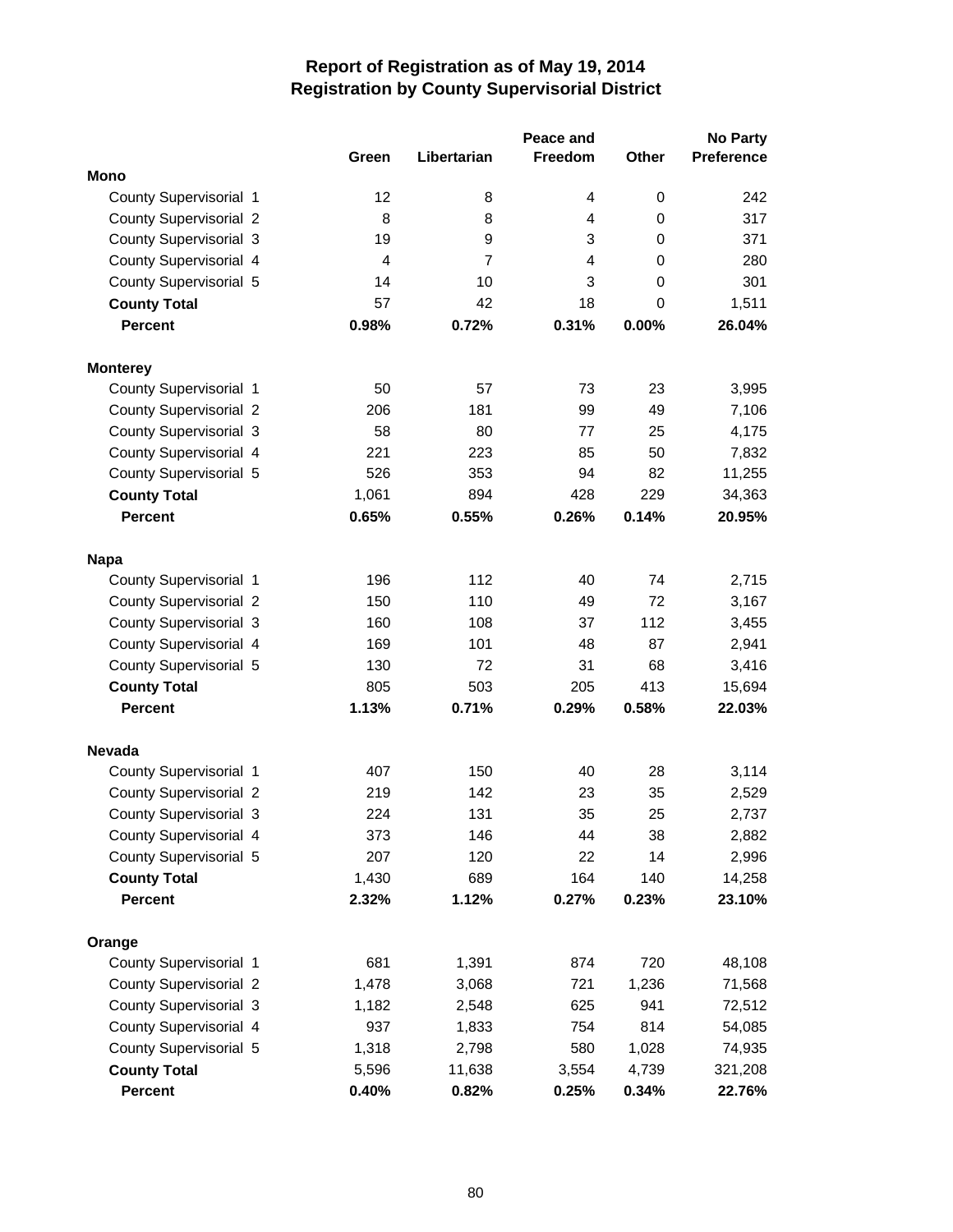|                               | <b>Total</b>      |                   |            | American    | <b>Americans</b>          |
|-------------------------------|-------------------|-------------------|------------|-------------|---------------------------|
|                               | <b>Registered</b> | <b>Democratic</b> | Republican | Independent | <b>Elect</b>              |
| <b>Placer</b>                 |                   |                   |            |             |                           |
| County Supervisorial 1        | 41,458            | 12,027            | 18,513     | 957         | 4                         |
| <b>County Supervisorial 2</b> | 38,547            | 10,439            | 18,802     | 863         | 3                         |
| <b>County Supervisorial 3</b> | 39,689            | 10,253            | 19,201     | 935         | $\ensuremath{\mathsf{3}}$ |
| County Supervisorial 4        | 41,471            | 10,893            | 20,373     | 823         | $\overline{2}$            |
| County Supervisorial 5        | 39,664            | 11,752            | 16,461     | 1,027       | 6                         |
| <b>County Total</b>           | 200,829           | 55,364            | 93,350     | 4,605       | 18                        |
| <b>Percent</b>                |                   | 27.57%            | 46.48%     | 2.29%       | 0.01%                     |
| <b>Plumas</b>                 |                   |                   |            |             |                           |
| County Supervisorial 1        | 2,018             | 553               | 873        | 132         | 0                         |
| <b>County Supervisorial 2</b> | 2,466             | 857               | 865        | 119         | 0                         |
| <b>County Supervisorial 3</b> | 2,527             | 630               | 1,316      | 120         | $\overline{c}$            |
| County Supervisorial 4        | 2,286             | 755               | 865        | 117         | $\mathbf 0$               |
| County Supervisorial 5        | 2,733             | 848               | 1,198      | 128         | 0                         |
| <b>County Total</b>           | 12,030            | 3,643             | 5,117      | 616         | $\overline{2}$            |
| <b>Percent</b>                |                   | 30.28%            | 42.54%     | 5.12%       | 0.02%                     |
| <b>Riverside</b>              |                   |                   |            |             |                           |
| County Supervisorial 1        | 179,013           | 60,400            | 72,969     | 5,517       | 25                        |
| <b>County Supervisorial 2</b> | 166,045           | 57,618            | 67,207     | 4,526       | 15                        |
| <b>County Supervisorial 3</b> | 188,439           | 52,841            | 84,856     | 7,417       | 23                        |
| County Supervisorial 4        | 170,884           | 69,648            | 65,288     | 4,344       | 8                         |
| County Supervisorial 5        | 183,262           | 75,654            | 66,784     | 5,284       | 13                        |
| <b>County Total</b>           | 887,643           | 316,161           | 357,104    | 27,088      | 84                        |
| <b>Percent</b>                |                   | 35.62%            | 40.23%     | 3.05%       | 0.01%                     |
| <b>Sacramento</b>             |                   |                   |            |             |                           |
| County Supervisorial 1        | 130,377           | 66,294            | 26,454     | 3,582       | 15                        |
| <b>County Supervisorial 2</b> | 126,070           | 66,618            | 27,731     | 3,006       | 8                         |
| <b>County Supervisorial 3</b> | 145,469           | 60,406            | 50,742     | 4,328       | 10                        |
| County Supervisorial 4        | 138,830           | 44,627            | 57,982     | 4,918       | 8                         |
| County Supervisorial 5        | 147,697           | 61,312            | 49,156     | 4,552       | 10                        |
| <b>County Total</b>           | 688,443           | 299,257           | 212,065    | 20,386      | 51                        |
| <b>Percent</b>                |                   | 43.47%            | 30.80%     | 2.96%       | 0.01%                     |
| <b>San Benito</b>             |                   |                   |            |             |                           |
| County Supervisorial 1        | 5,072             | 2,112             | 1,727      | 113         | 0                         |
| <b>County Supervisorial 2</b> | 4,901             | 2,204             | 1,412      | 168         | 0                         |
| County Supervisorial 3        | 4,275             | 2,278             | 1,027      | 94          | 1                         |
| County Supervisorial 4        | 5,858             | 2,083             | 2,430      | 167         | $\overline{c}$            |
| County Supervisorial 5        | 3,672             | 2,421             | 483        | 69          | 0                         |
| <b>County Total</b>           | 23,778            | 11,098            | 7,079      | 611         | 3                         |
| Percent                       |                   | 46.67%            | 29.77%     | 2.57%       | 0.01%                     |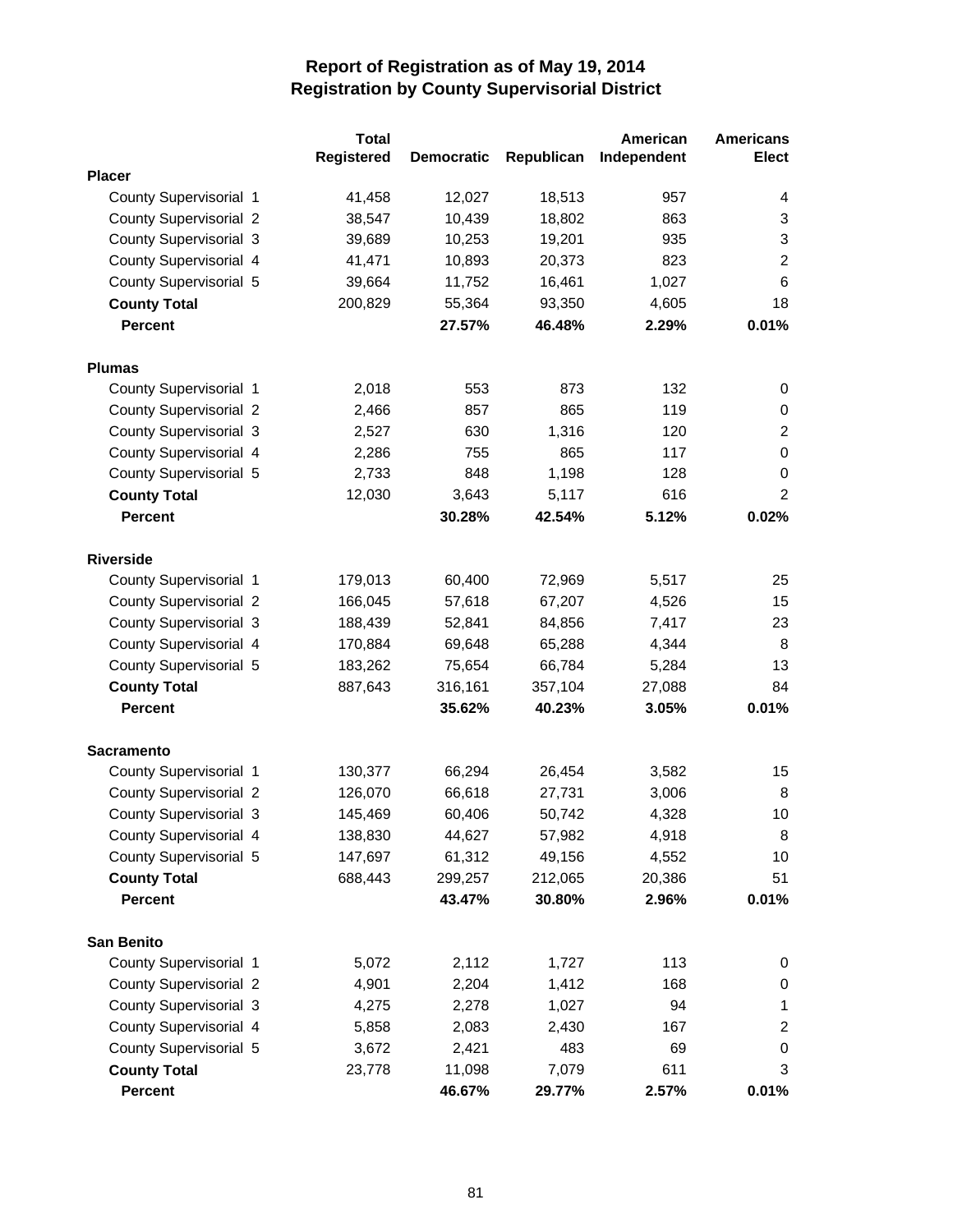|                               |       |             | Peace and      |              | <b>No Party</b>   |
|-------------------------------|-------|-------------|----------------|--------------|-------------------|
|                               | Green | Libertarian | <b>Freedom</b> | <b>Other</b> | <b>Preference</b> |
| <b>Placer</b>                 |       |             |                |              |                   |
| County Supervisorial 1        | 153   | 512         | 125            | 96           | 9,071             |
| <b>County Supervisorial 2</b> | 139   | 445         | 57             | 94           | 7,705             |
| <b>County Supervisorial 3</b> | 247   | 619         | 85             | 114          | 8,232             |
| County Supervisorial 4        | 144   | 503         | 79             | 104          | 8,550             |
| County Supervisorial 5        | 379   | 534         | 127            | 161          | 9,217             |
| <b>County Total</b>           | 1,062 | 2,613       | 473            | 569          | 42,775            |
| <b>Percent</b>                | 0.53% | 1.30%       | 0.24%          | 0.28%        | 21.30%            |
| <b>Plumas</b>                 |       |             |                |              |                   |
| County Supervisorial 1        | 10    | 17          | 5              | 0            | 428               |
| <b>County Supervisorial 2</b> | 27    | 27          | 11             | 0            | 560               |
| County Supervisorial 3        | 8     | 19          | 5              | 0            | 427               |
| County Supervisorial 4        | 24    | 15          | 14             | 0            | 496               |
| County Supervisorial 5        | 16    | 24          | 5              | 1            | 513               |
| <b>County Total</b>           | 85    | 102         | 40             | 1            | 2,424             |
| <b>Percent</b>                | 0.71% | 0.85%       | 0.33%          | 0.01%        | 20.15%            |
| <b>Riverside</b>              |       |             |                |              |                   |
| County Supervisorial 1        | 610   | 1,241       | 827            | 1,462        | 35,962            |
| <b>County Supervisorial 2</b> | 541   | 1,102       | 787            | 1,201        | 33,048            |
| <b>County Supervisorial 3</b> | 548   | 1,363       | 484            | 1,735        | 39,172            |
| County Supervisorial 4        | 441   | 815         | 354            | 1,256        | 28,730            |
| County Supervisorial 5        | 449   | 943         | 670            | 1,370        | 32,095            |
| <b>County Total</b>           | 2,589 | 5,464       | 3,122          | 7,024        | 169,007           |
| <b>Percent</b>                | 0.29% | 0.62%       | 0.35%          | 0.79%        | 19.04%            |
| <b>Sacramento</b>             |       |             |                |              |                   |
| County Supervisorial 1        | 1,254 | 976         | 1,484          | 261          | 30,057            |
| <b>County Supervisorial 2</b> | 562   | 544         | 1,676          | 208          | 25,717            |
| <b>County Supervisorial 3</b> | 858   | 1,113       | 1,117          | 316          | 26,579            |
| County Supervisorial 4        | 647   | 1,220       | 566            | 305          | 28,557            |
| County Supervisorial 5        | 563   | 993         | 948            | 267          | 29,896            |
| <b>County Total</b>           | 3,884 | 4,846       | 5,791          | 1,357        | 140,806           |
| <b>Percent</b>                | 0.56% | 0.70%       | 0.84%          | 0.20%        | 20.45%            |
| <b>San Benito</b>             |       |             |                |              |                   |
| County Supervisorial 1        | 27    | 29          | 14             | 27           | 1,023             |
| <b>County Supervisorial 2</b> | 51    | 35          | 10             | 23           | 998               |
| <b>County Supervisorial 3</b> | 12    | 21          | 10             | 14           | 818               |
| County Supervisorial 4        | 25    | 37          | 10             | 18           | 1,086             |
| County Supervisorial 5        | 15    | 10          | 10             | 9            | 655               |
| <b>County Total</b>           | 130   | 132         | 54             | 91           | 4,580             |
| Percent                       | 0.55% | 0.56%       | 0.23%          | 0.38%        | 19.26%            |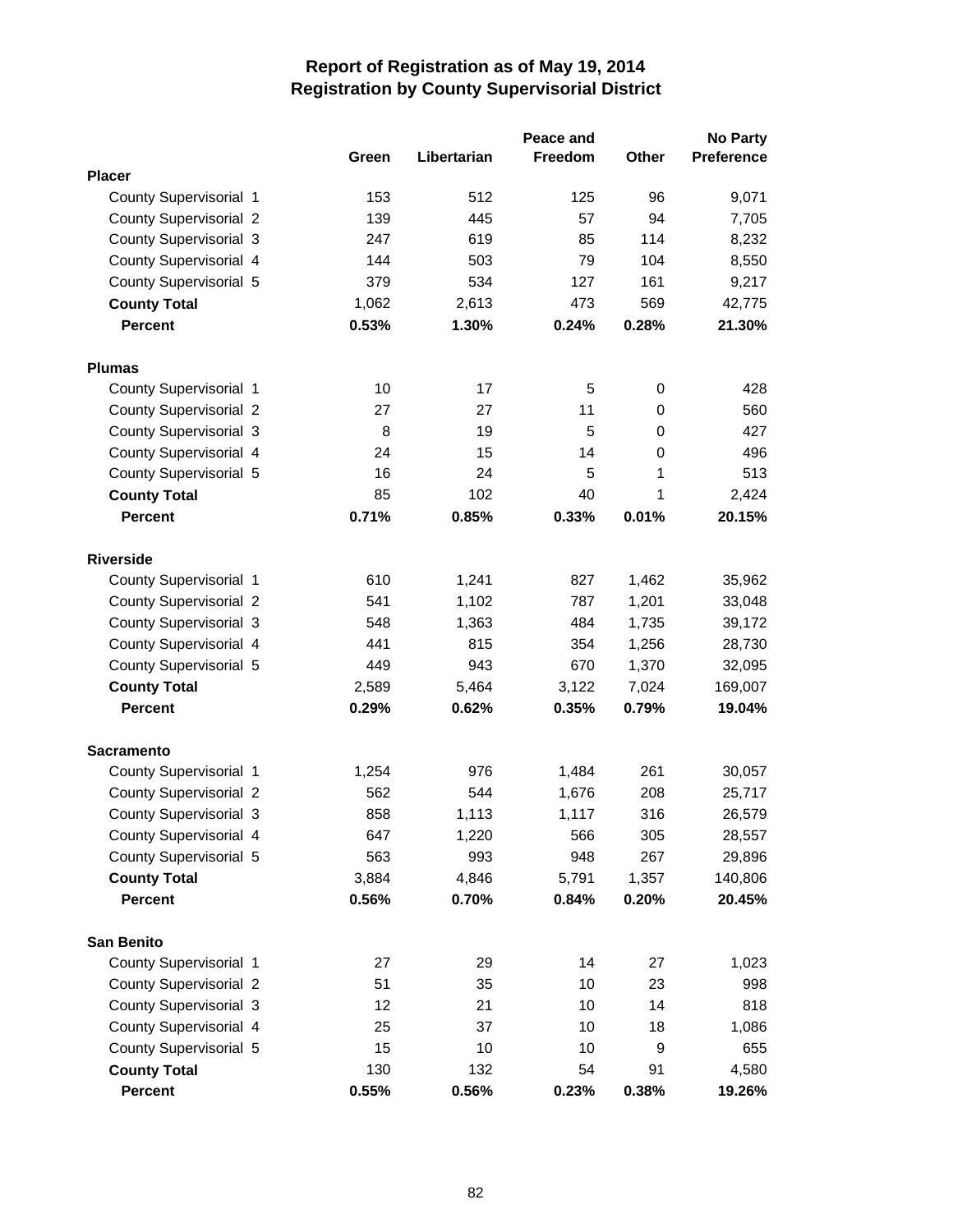|                                       | <b>Total</b>      |                   |            | American    | <b>Americans</b>          |
|---------------------------------------|-------------------|-------------------|------------|-------------|---------------------------|
|                                       | <b>Registered</b> | <b>Democratic</b> | Republican | Independent | Elect                     |
| San Bernardino                        |                   |                   |            |             |                           |
| County Supervisorial 1                | 167,207           | 56,854            | 62,787     | 8,549       | 13                        |
| <b>County Supervisorial 2</b>         | 189,879           | 71,600            | 68,834     | 6,076       | 21                        |
| <b>County Supervisorial 3</b>         | 186,606           | 62,184            | 74,756     | 7,524       | 17                        |
| County Supervisorial 4                | 157,724           | 64,729            | 50,883     | 4,489       | 16                        |
| County Supervisorial 5                | 149,910           | 71,839            | 38,441     | 4,295       | 30                        |
| <b>County Total</b>                   | 851,326           | 327,206           | 295,701    | 30,933      | 97                        |
| <b>Percent</b>                        |                   | 38.43%            | 34.73%     | 3.63%       | 0.01%                     |
|                                       |                   |                   |            |             |                           |
| San Diego                             |                   |                   |            |             |                           |
| County Supervisorial 1                | 253,879           | 109,615           | 62,306     | 6,750       | 31                        |
| <b>County Supervisorial 2</b>         | 339,701           | 105,524           | 134,185    | 13,076      | 21                        |
| <b>County Supervisorial 3</b>         | 318,889           | 98,579            | 114,194    | 10,348      | 23                        |
| County Supervisorial 4                | 330,131           | 140,278           | 74,812     | 11,008      | 37                        |
| County Supervisorial 5                | 302,241           | 84,823            | 125,196    | 11,358      | 24                        |
| <b>County Total</b>                   | 1,544,841         | 538,819           | 510,693    | 52,540      | 136                       |
| <b>Percent</b>                        |                   | 34.88%            | 33.06%     | 3.40%       | 0.01%                     |
|                                       |                   |                   |            |             |                           |
| San Francisco                         |                   |                   |            |             |                           |
| County Supervisorial 1                | 37,722            | 19,979            | 3,509      | 680         | 1                         |
| <b>County Supervisorial 2</b>         | 43,450            | 21,667            | 7,397      | 1,004       | $\overline{c}$            |
| <b>County Supervisorial 3</b>         | 33,196            | 16,650            | 3,364      | 653         | $\ensuremath{\mathsf{3}}$ |
| County Supervisorial 4                | 37,914            | 18,393            | 3,717      | 710         | $\sqrt{2}$                |
| County Supervisorial 5                | 47,543            | 28,822            | 2,359      | 849         | 3                         |
| County Supervisorial 6                | 33,883            | 18,278            | 2,474      | 673         | $\mathbf 5$               |
| <b>County Supervisorial 7</b>         | 42,327            | 22,855            | 5,365      | 785         | $\mathbf{1}$              |
| <b>County Supervisorial 8</b>         | 53,611            | 35,208            | 2,519      | 694         | 3                         |
| County Supervisorial 9                | 38,318            | 23,117            | 1,802      | 511         | $\mathbf{3}$              |
| <b>County Supervisorial 10</b>        | 34,922            | 20,992            | 1,875      | 502         | $\sqrt{2}$                |
| <b>County Supervisorial 11</b>        | 32,036            | 17,659            | 2,268      | 531         | $\overline{2}$            |
| <b>County Total</b>                   | 434,922           | 243,620           | 36,649     | 7,592       | 27                        |
| <b>Percent</b>                        |                   | 56.01%            | 8.43%      | 1.75%       | 0.01%                     |
|                                       |                   |                   |            |             |                           |
| San Joaquin<br>County Supervisorial 1 | 47,350            | 27,177            | 11,011     | 890         |                           |
|                                       |                   |                   |            |             | 6                         |
| <b>County Supervisorial 2</b>         | 58,561            | 28,476            | 17,955     | 1,283       | 4                         |
| <b>County Supervisorial 3</b>         | 64,522            | 27,357            | 22,539     | 1,859       | 3                         |
| County Supervisorial 4                | 66,698            | 19,028            | 34,130     | 2,057       | 5                         |
| County Supervisorial 5                | 56,706            | 23,527            | 17,821     | 1,700       | 4                         |
| <b>County Total</b>                   | 293,837           | 125,565           | 103,456    | 7,789       | 22                        |
| Percent                               |                   | 42.73%            | 35.21%     | 2.65%       | 0.01%                     |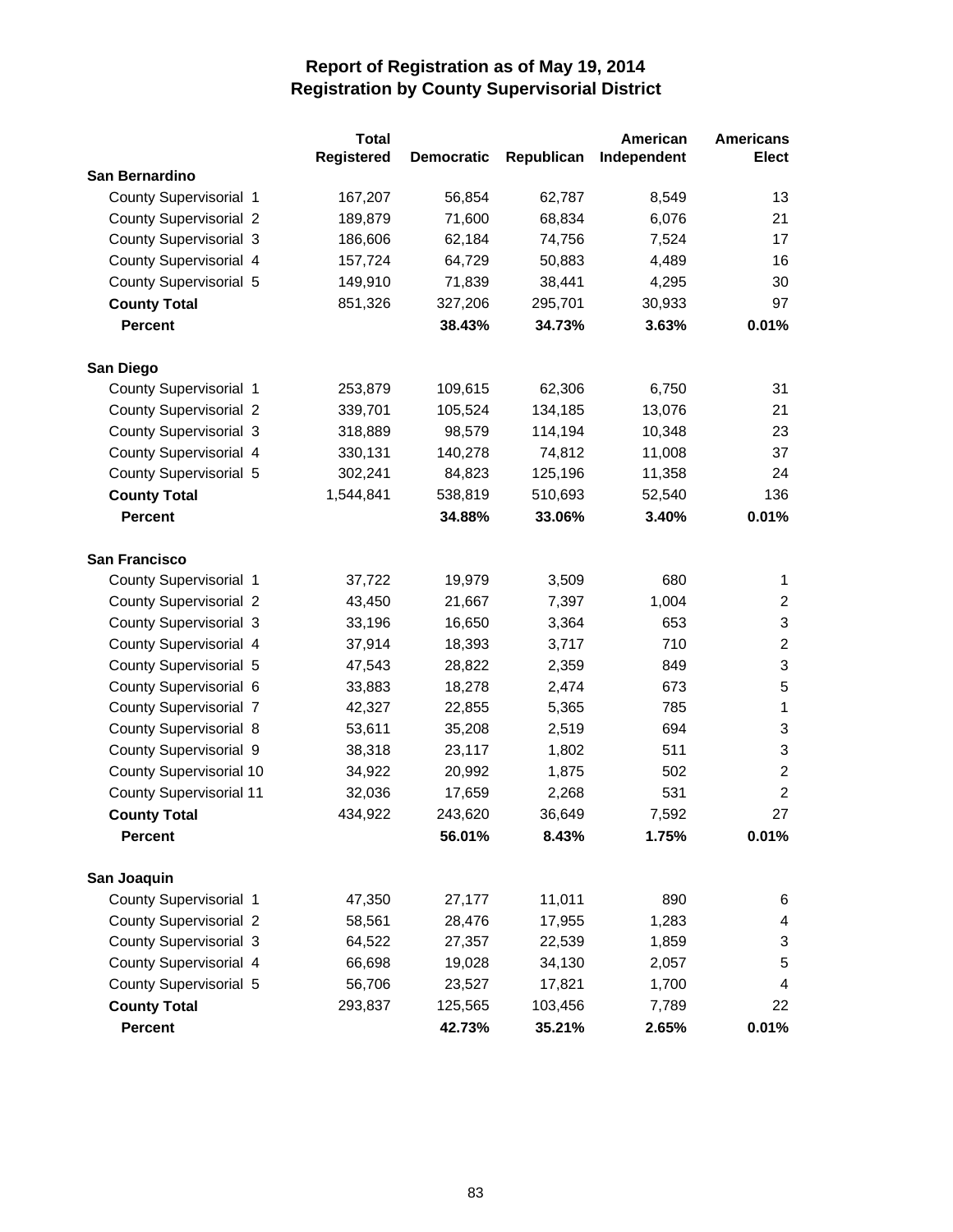|                                |       |             | Peace and      |       | <b>No Party</b>   |
|--------------------------------|-------|-------------|----------------|-------|-------------------|
|                                | Green | Libertarian | <b>Freedom</b> | Other | <b>Preference</b> |
| San Bernardino                 |       |             |                |       |                   |
| County Supervisorial 1         | 510   | 1,231       | 627            | 541   | 36,095            |
| <b>County Supervisorial 2</b>  | 741   | 1,107       | 813            | 334   | 40,353            |
| <b>County Supervisorial 3</b>  | 854   | 1,314       | 639            | 510   | 38,808            |
| County Supervisorial 4         | 522   | 960         | 845            | 251   | 35,029            |
| County Supervisorial 5         | 454   | 731         | 1,086          | 350   | 32,684            |
| <b>County Total</b>            | 3,081 | 5,343       | 4,010          | 1,986 | 182,969           |
| <b>Percent</b>                 | 0.36% | 0.63%       | 0.47%          | 0.23% | 21.49%            |
| San Diego                      |       |             |                |       |                   |
| County Supervisorial 1         | 972   | 1,423       | 1,007          | 924   | 70,851            |
| <b>County Supervisorial 2</b>  | 1,434 | 2,897       | 844            | 1,476 | 80,244            |
| <b>County Supervisorial 3</b>  | 1,377 | 2,407       | 621            | 965   | 90,375            |
| County Supervisorial 4         | 2,605 | 3,054       | 1,082          | 1,342 | 95,913            |
|                                |       |             | 680            | 913   |                   |
| County Supervisorial 5         | 1,301 | 2,578       |                |       | 75,368            |
| <b>County Total</b>            | 7,689 | 12,359      | 4,234          | 5,620 | 412,751           |
| <b>Percent</b>                 | 0.50% | 0.80%       | 0.27%          | 0.36% | 26.72%            |
| <b>San Francisco</b>           |       |             |                |       |                   |
| County Supervisorial 1         | 610   | 219         | 93             | 182   | 12,449            |
| <b>County Supervisorial 2</b>  | 300   | 335         | 36             | 208   | 12,501            |
| <b>County Supervisorial 3</b>  | 381   | 287         | 91             | 162   | 11,605            |
| County Supervisorial 4         | 557   | 232         | 124            | 201   | 13,978            |
| County Supervisorial 5         | 1,074 | 361         | 183            | 236   | 13,656            |
| County Supervisorial 6         | 500   | 303         | 181            | 175   | 11,294            |
| <b>County Supervisorial 7</b>  | 553   | 244         | 124            | 199   | 12,201            |
| <b>County Supervisorial 8</b>  | 1,147 | 280         | 117            | 267   | 13,376            |
| County Supervisorial 9         | 1,012 | 213         | 208            | 212   | 11,240            |
| <b>County Supervisorial 10</b> | 376   | 162         | 144            | 155   | 10,714            |
| <b>County Supervisorial 11</b> | 380   | 132         | 134            | 136   | 10,794            |
| <b>County Total</b>            | 6,890 | 2,768       | 1,435          | 2,133 | 133,808           |
| <b>Percent</b>                 | 1.58% | 0.64%       | 0.33%          | 0.49% | 30.77%            |
| San Joaquin                    |       |             |                |       |                   |
| County Supervisorial 1         | 121   | 156         | 195            | 149   | 7,645             |
| <b>County Supervisorial 2</b>  | 180   | 237         | 213            | 258   | 9,955             |
| <b>County Supervisorial 3</b>  | 191   | 331         | 173            | 332   | 11,737            |
| County Supervisorial 4         | 193   | 426         | 165            | 311   | 10,383            |
| County Supervisorial 5         | 162   | 341         | 123            | 303   | 12,725            |
| <b>County Total</b>            | 847   | 1,491       | 869            | 1,353 | 52,445            |
| Percent                        | 0.29% | 0.51%       | 0.30%          | 0.46% | 17.85%            |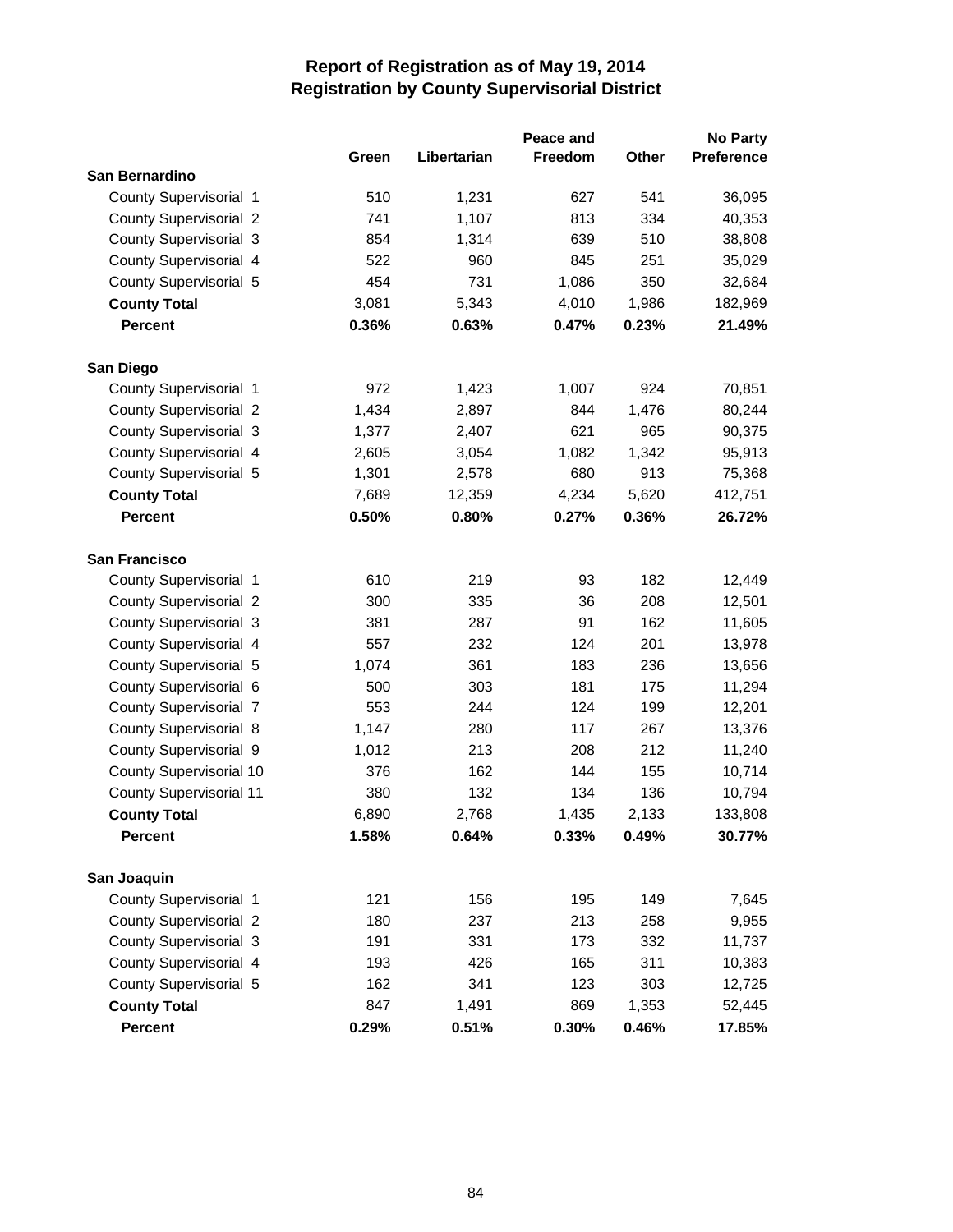|                               | <b>Total</b>      |                   |            | American    | <b>Americans</b>          |
|-------------------------------|-------------------|-------------------|------------|-------------|---------------------------|
|                               | <b>Registered</b> | <b>Democratic</b> | Republican | Independent | <b>Elect</b>              |
| San Luis Obispo               |                   |                   |            |             |                           |
| County Supervisorial 1        | 28,123            | 7,594             | 13,468     | 870         | 0                         |
| <b>County Supervisorial 2</b> | 30,318            | 11,982            | 9,526      | 848         | 3                         |
| <b>County Supervisorial 3</b> | 31,066            | 11,511            | 10,873     | 839         | 0                         |
| County Supervisorial 4        | 30,715            | 10,027            | 12,766     | 892         | $\mathbf{3}$              |
| County Supervisorial 5        | 30,080            | 9,117             | 12,787     | 891         | $\overline{c}$            |
| <b>County Total</b>           | 150,302           | 50,231            | 59,420     | 4,340       | 8                         |
| <b>Percent</b>                |                   | 33.42%            | 39.53%     | 2.89%       | 0.01%                     |
| <b>San Mateo</b>              |                   |                   |            |             |                           |
| County Supervisorial 1        | 71,366            | 36,283            | 13,961     | 1,594       | 1                         |
| <b>County Supervisorial 2</b> | 75,009            | 36,994            | 15,127     | 1,624       | 4                         |
| <b>County Supervisorial 3</b> | 91,933            | 44,492            | 20,496     | 2,242       | $\overline{c}$            |
| County Supervisorial 4        | 58,608            | 31,375            | 10,075     | 1,094       | 6                         |
| County Supervisorial 5        | 58,078            | 31,629            | 7,342      | 1,088       | 6                         |
| <b>County Total</b>           | 354,994           | 180,773           | 67,001     | 7,642       | 19                        |
| <b>Percent</b>                |                   | 50.92%            | 18.87%     | 2.15%       | 0.01%                     |
| Santa Barbara                 |                   |                   |            |             |                           |
| <b>County Supervisorial 1</b> | 42,823            | 20,463            | 9,851      | 1,107       | 3                         |
| <b>County Supervisorial 2</b> | 49,031            | 22,058            | 13,352     | 1,097       | 4                         |
| <b>County Supervisorial 3</b> | 41,920            | 15,760            | 12,290     | 1,074       | $\overline{\mathbf{c}}$   |
| County Supervisorial 4        | 36,420            | 11,203            | 15,711     | 1,214       | 3                         |
| County Supervisorial 5        | 23,706            | 9,650             | 7,280      | 665         | 1                         |
| <b>County Total</b>           | 193,900           | 79,134            | 58,484     | 5,157       | 13                        |
| <b>Percent</b>                |                   | 40.81%            | 30.16%     | 2.66%       | 0.01%                     |
| <b>Santa Clara</b>            |                   |                   |            |             |                           |
| <b>County Supervisorial 1</b> | 175,650           | 74,427            | 50,048     | 4,548       | 7                         |
| <b>County Supervisorial 2</b> | 119,853           | 58,759            | 20,971     | 2,529       | 13                        |
| <b>County Supervisorial 3</b> | 152,382           | 66,813            | 31,297     | 3,090       | 10                        |
| County Supervisorial 4        | 170,473           | 78,734            | 38,159     | 3,909       | 6                         |
| County Supervisorial 5        | 187,564           | 81,356            | 39,144     | 2,750       | $\mathbf 5$               |
| <b>County Total</b>           | 805,922           | 360,089           | 179,619    | 16,826      | 41                        |
| Percent                       |                   | 44.68%            | 22.29%     | 2.09%       | 0.01%                     |
| <b>Santa Cruz</b>             |                   |                   |            |             |                           |
| County Supervisorial 1        | 31,398            | 16,625            | 5,610      | 772         | 0                         |
| <b>County Supervisorial 2</b> | 29,572            | 15,560            | 6,171      | 715         | $\overline{c}$            |
| <b>County Supervisorial 3</b> | 33,774            | 19,910            | 2,906      | 720         | $\overline{c}$            |
| County Supervisorial 4        | 15,555            | 9,504             | 2,184      | 294         | $\ensuremath{\mathsf{3}}$ |
| County Supervisorial 5        | 30,806            | 15,026            | 6,390      | 846         | 3                         |
| <b>County Total</b>           | 141,105           | 76,625            | 23,261     | 3,347       | 10                        |
| Percent                       |                   | 54.30%            | 16.48%     | 2.37%       | 0.01%                     |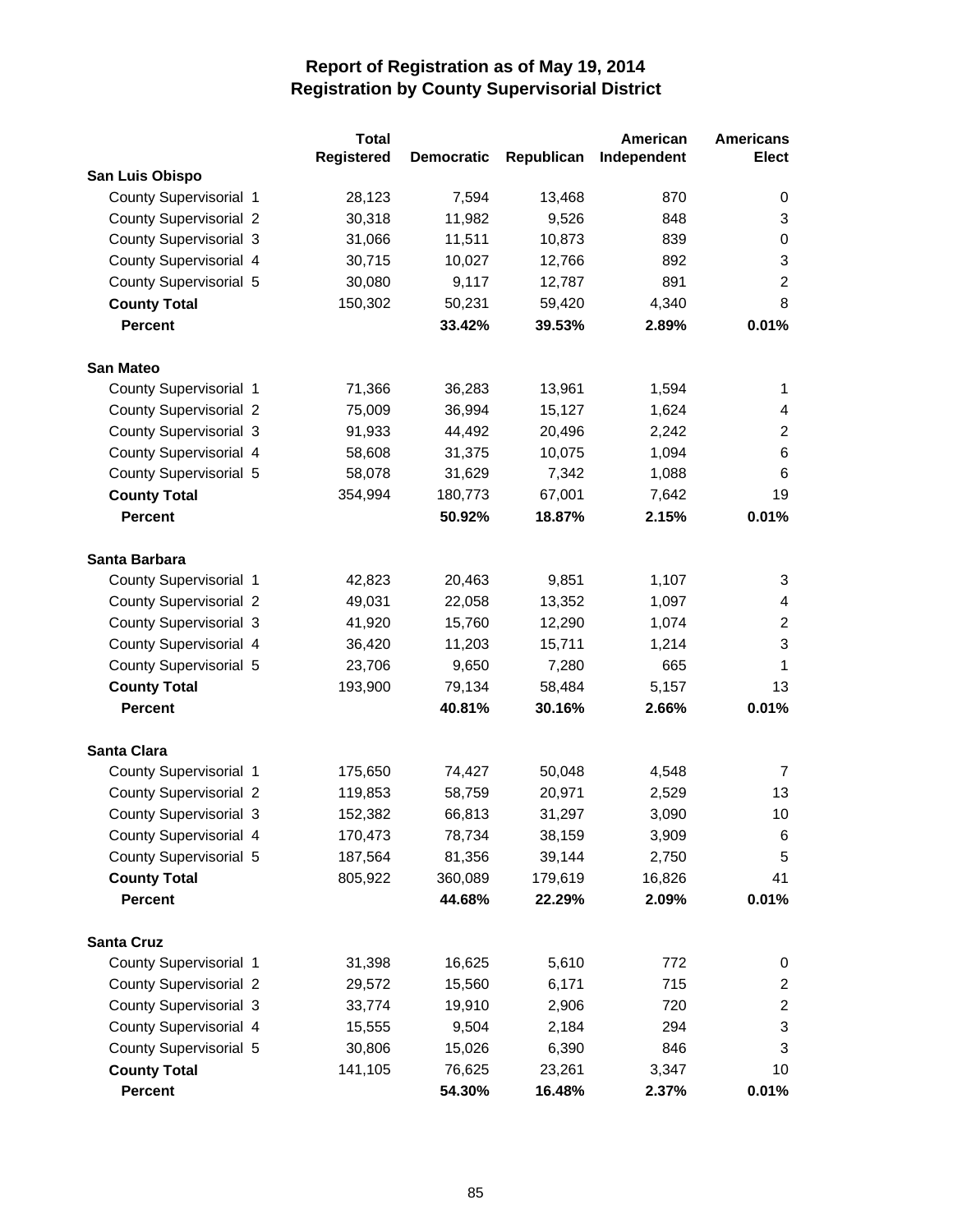|                               |       |             | Peace and      |              | <b>No Party</b>   |
|-------------------------------|-------|-------------|----------------|--------------|-------------------|
|                               | Green | Libertarian | <b>Freedom</b> | <b>Other</b> | <b>Preference</b> |
| San Luis Obispo               |       |             |                |              |                   |
| County Supervisorial 1        | 148   | 203         | 55             | 292          | 5,493             |
| <b>County Supervisorial 2</b> | 405   | 319         | 78             | 402          | 6,755             |
| <b>County Supervisorial 3</b> | 296   | 292         | 64             | 364          | 6,827             |
| County Supervisorial 4        | 166   | 218         | 67             | 367          | 6,209             |
| County Supervisorial 5        | 267   | 285         | 58             | 334          | 6,339             |
| <b>County Total</b>           | 1,282 | 1,317       | 322            | 1,759        | 31,623            |
| <b>Percent</b>                | 0.85% | 0.88%       | 0.21%          | 1.17%        | 21.04%            |
| <b>San Mateo</b>              |       |             |                |              |                   |
| County Supervisorial 1        | 353   | 318         | 141            | 153          | 18,562            |
| <b>County Supervisorial 2</b> | 455   | 396         | 133            | 171          | 20,105            |
| <b>County Supervisorial 3</b> | 876   | 631         | 141            | 244          | 22,809            |
| County Supervisorial 4        | 455   | 353         | 182            | 134          | 14,934            |
| County Supervisorial 5        | 313   | 224         | 175            | 157          | 17,144            |
| <b>County Total</b>           | 2,452 | 1,922       | 772            | 859          | 93,554            |
| <b>Percent</b>                | 0.69% | 0.54%       | 0.22%          | 0.24%        | 26.35%            |
| Santa Barbara                 |       |             |                |              |                   |
| County Supervisorial 1        | 486   | 305         | 87             | 531          | 9,990             |
| <b>County Supervisorial 2</b> | 492   | 347         | 103            | 539          | 11,039            |
| <b>County Supervisorial 3</b> | 311   | 409         | 89             | 401          | 11,584            |
| County Supervisorial 4        | 112   | 197         | 96             | 382          | 7,502             |
| County Supervisorial 5        | 69    | 143         | 82             | 245          | 5,571             |
| <b>County Total</b>           | 1,470 | 1,401       | 457            | 2,098        | 45,686            |
| <b>Percent</b>                | 0.76% | 0.72%       | 0.24%          | 1.08%        | 23.56%            |
| <b>Santa Clara</b>            |       |             |                |              |                   |
| County Supervisorial 1        | 853   | 1,165       | 395            | 289          | 43,918            |
| <b>County Supervisorial 2</b> | 641   | 665         | 637            | 206          | 35,432            |
| <b>County Supervisorial 3</b> | 593   | 745         | 479            | 257          | 49,098            |
| County Supervisorial 4        | 1,056 | 1,289       | 435            | 341          | 46,544            |
| County Supervisorial 5        | 1,066 | 1,126       | 227            | 344          | 61,546            |
| <b>County Total</b>           | 4,209 | 4,990       | 2,173          | 1,437        | 236,538           |
| <b>Percent</b>                | 0.52% | 0.62%       | 0.27%          | 0.18%        | 29.35%            |
| <b>Santa Cruz</b>             |       |             |                |              |                   |
| County Supervisorial 1        | 549   | 292         | 111            | 139          | 7,300             |
| <b>County Supervisorial 2</b> | 384   | 240         | 86             | 104          | 6,310             |
| <b>County Supervisorial 3</b> | 941   | 285         | 136            | 141          | 8,733             |
| County Supervisorial 4        | 106   | 67          | 58             | 30           | 3,309             |
| County Supervisorial 5        | 706   | 388         | 102            | 146          | 7,199             |
| <b>County Total</b>           | 2,686 | 1,272       | 493            | 560          | 32,851            |
| Percent                       | 1.90% | 0.90%       | 0.35%          | 0.40%        | 23.28%            |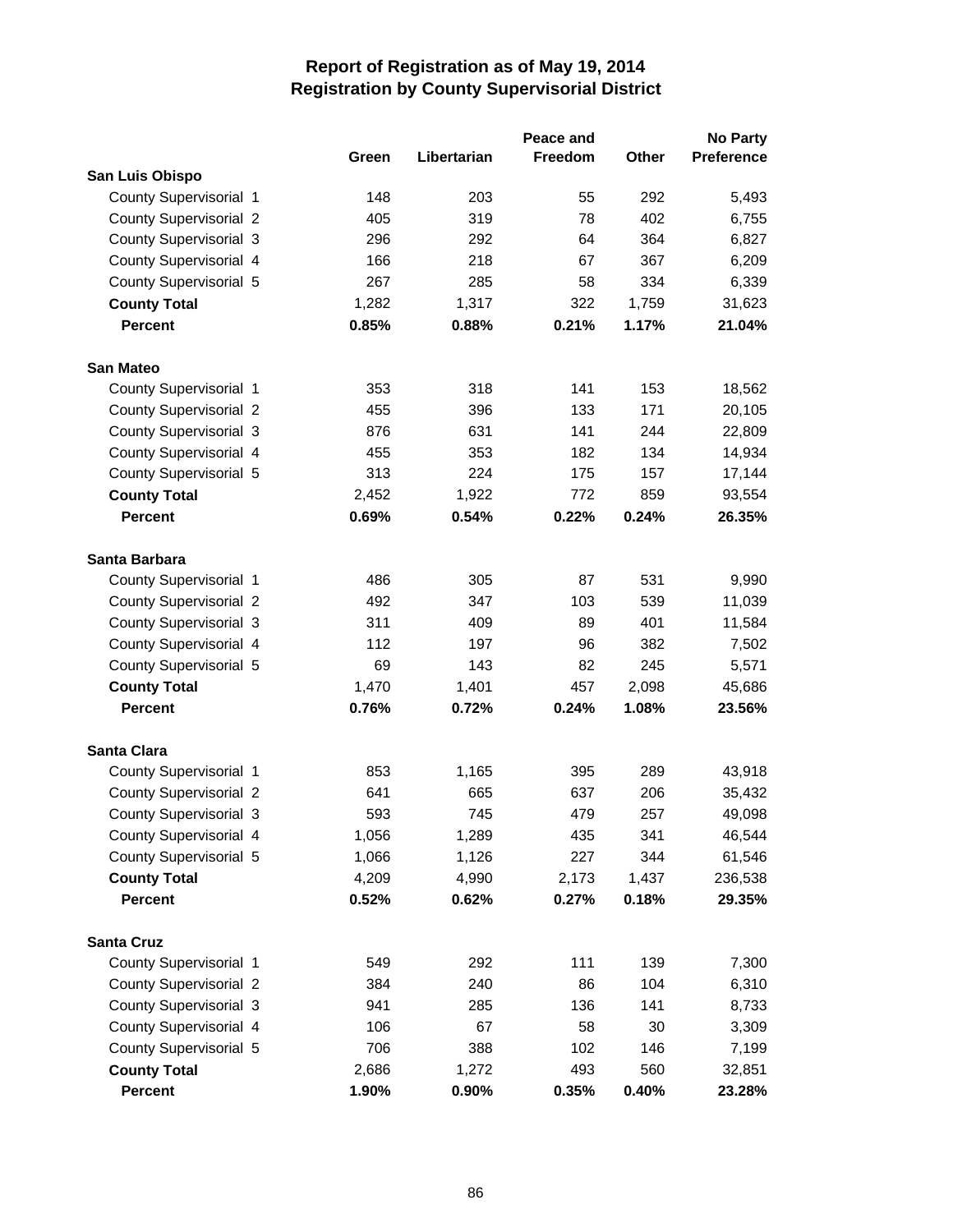|                               | <b>Total</b>      |                   |            | American    | <b>Americans</b>        |
|-------------------------------|-------------------|-------------------|------------|-------------|-------------------------|
|                               | <b>Registered</b> | <b>Democratic</b> | Republican | Independent | <b>Elect</b>            |
| <b>Shasta</b>                 |                   |                   |            |             |                         |
| County Supervisorial 1        | 19,211            | 5,414             | 7,813      | 762         | 0                       |
| <b>County Supervisorial 2</b> | 19,983            | 5,288             | 8,839      | 753         | 1                       |
| <b>County Supervisorial 3</b> | 19,636            | 4,917             | 9,211      | 792         | $\pmb{0}$               |
| County Supervisorial 4        | 19,920            | 4,852             | 9,350      | 713         | $\overline{c}$          |
| County Supervisorial 5        | 20,022            | 4,996             | 9,439      | 879         | 3                       |
| <b>County Total</b>           | 98,772            | 25,467            | 44,652     | 3,899       | 6                       |
| <b>Percent</b>                |                   | 25.78%            | 45.21%     | 3.95%       | 0.01%                   |
| <b>Sierra</b>                 |                   |                   |            |             |                         |
| County Supervisorial 1        | 520               | 146               | 199        | 30          | 0                       |
| <b>County Supervisorial 2</b> | 448               | 148               | 169        | 24          | 0                       |
| <b>County Supervisorial 3</b> | 466               | 115               | 219        | 30          | 0                       |
| County Supervisorial 4        | 414               | 134               | 162        | 23          | $\pmb{0}$               |
| County Supervisorial 5        | 361               | 76                | 157        | 30          | 0                       |
| <b>County Total</b>           | 2,209             | 619               | 906        | 137         | 0                       |
| <b>Percent</b>                |                   | 28.02%            | 41.01%     | 6.20%       | 0.00%                   |
| <b>Siskiyou</b>               |                   |                   |            |             |                         |
| County Supervisorial 1        | 4,272             | 1,201             | 1,969      | 210         | 1                       |
| <b>County Supervisorial 2</b> | 5,214             | 2,038             | 1,552      | 225         | 0                       |
| <b>County Supervisorial 3</b> | 5,205             | 1,823             | 1,903      | 240         | 0                       |
| County Supervisorial 4        | 5,142             | 1,449             | 2,281      | 238         | 0                       |
| County Supervisorial 5        | 5,000             | 1,304             | 2,273      | 225         | 0                       |
| <b>County Total</b>           | 24,833            | 7,815             | 9,978      | 1,138       | 1                       |
| <b>Percent</b>                |                   | 31.47%            | 40.18%     | 4.58%       | 0.00%                   |
| <b>Solano</b>                 |                   |                   |            |             |                         |
| County Supervisorial 1        | 39,069            | 23,268            | 5,320      | 877         | 3                       |
| <b>County Supervisorial 2</b> | 45,432            | 23,293            | 9,644      | 1,258       | 3                       |
| <b>County Supervisorial 3</b> | 36,747            | 18,077            | 8,505      | 975         | 3                       |
| County Supervisorial 4        | 37,717            | 14,471            | 13,048     | 1,301       | 2                       |
| County Supervisorial 5        | 42,763            | 18,269            | 12,949     | 1,373       | $\overline{\mathbf{c}}$ |
| <b>County Total</b>           | 201,728           | 97,378            | 49,466     | 5,784       | 13                      |
| Percent                       |                   | 48.27%            | 24.52%     | 2.87%       | 0.01%                   |
| Sonoma                        |                   |                   |            |             |                         |
| County Supervisorial 1        | 55,452            | 28,076            | 13,551     | 1,404       | 2                       |
| <b>County Supervisorial 2</b> | 50,456            | 25,792            | 10,768     | 1,332       | 1                       |
| <b>County Supervisorial 3</b> | 40,714            | 21,473            | 7,692      | 1,081       | $\overline{\mathbf{c}}$ |
| County Supervisorial 4        | 47,548            | 23,196            | 12,056     | 1,230       | 0                       |
| County Supervisorial 5        | 46,835            | 26,233            | 7,503      | 1,009       | 0                       |
| <b>County Total</b>           | 241,005           | 124,770           | 51,570     | 6,056       | 5                       |
| Percent                       |                   | 51.77%            | 21.40%     | 2.51%       | $0.00\%$                |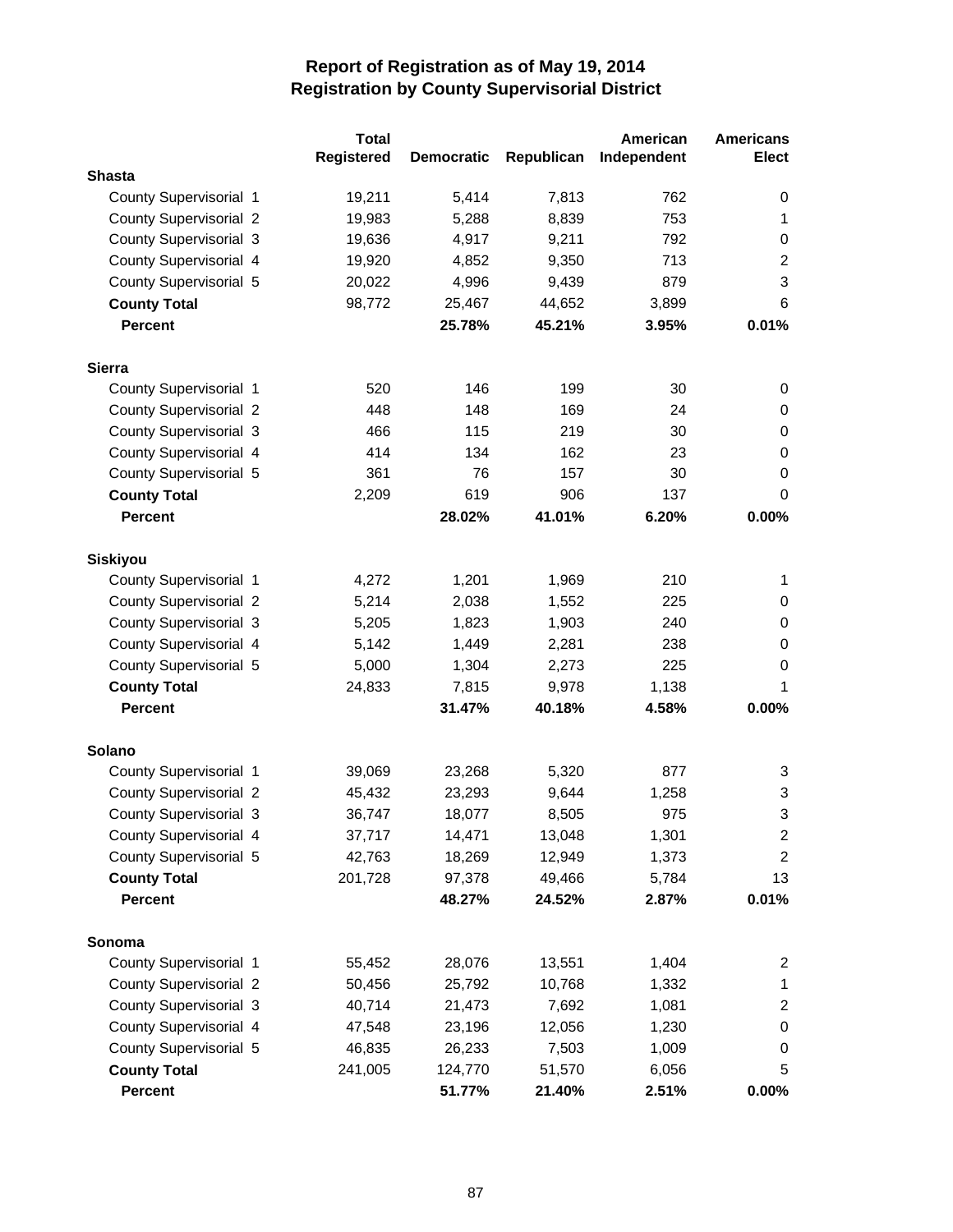|                               |       |             | Peace and      |                | <b>No Party</b>   |
|-------------------------------|-------|-------------|----------------|----------------|-------------------|
|                               | Green | Libertarian | Freedom        | <b>Other</b>   | <b>Preference</b> |
| <b>Shasta</b>                 |       |             |                |                |                   |
| County Supervisorial 1        | 127   | 185         | 76             | 76             | 4,758             |
| <b>County Supervisorial 2</b> | 104   | 201         | 65             | 87             | 4,645             |
| County Supervisorial 3        | 82    | 185         | 56             | 88             | 4,305             |
| County Supervisorial 4        | 93    | 179         | 62             | 66             | 4,603             |
| County Supervisorial 5        | 59    | 187         | 65             | 73             | 4,321             |
| <b>County Total</b>           | 465   | 937         | 324            | 390            | 22,632            |
| <b>Percent</b>                | 0.47% | 0.95%       | 0.33%          | 0.39%          | 22.91%            |
| <b>Sierra</b>                 |       |             |                |                |                   |
| County Supervisorial 1        | 13    | 15          | 1              | 15             | 101               |
| <b>County Supervisorial 2</b> | 3     | 3           | 1              | $\overline{7}$ | 93                |
| <b>County Supervisorial 3</b> | 1     | 6           | $\overline{2}$ | 12             | 81                |
| County Supervisorial 4        | 1     | 4           | 0              | 8              | 82                |
| County Supervisorial 5        | 5     | 1           | 1              | 5              | 86                |
| <b>County Total</b>           | 23    | 29          | 5              | 47             | 443               |
| <b>Percent</b>                | 1.04% | 1.31%       | 0.23%          | 2.13%          | 20.05%            |
| <b>Siskiyou</b>               |       |             |                |                |                   |
| County Supervisorial 1        | 20    | 37          | 9              | 10             | 815               |
| <b>County Supervisorial 2</b> | 74    | 65          | 22             | 18             | 1,220             |
| County Supervisorial 3        | 38    | 56          | 18             | 18             | 1,109             |
| County Supervisorial 4        | 25    | 47          | 18             | 4              | 1,080             |
| County Supervisorial 5        | 45    | 71          | 22             | 8              | 1,052             |
| <b>County Total</b>           | 202   | 276         | 89             | 58             | 5,276             |
| <b>Percent</b>                | 0.81% | 1.11%       | 0.36%          | 0.23%          | 21.25%            |
| <b>Solano</b>                 |       |             |                |                |                   |
| County Supervisorial 1        | 191   | 150         | 137            | 147            | 8,976             |
| <b>County Supervisorial 2</b> | 260   | 290         | 115            | 232            | 10,337            |
| <b>County Supervisorial 3</b> | 143   | 209         | 106            | 174            | 8,555             |
| County Supervisorial 4        | 142   | 255         | 95             | 150            | 8,253             |
| County Supervisorial 5        | 119   | 263         | 88             | 181            | 9,519             |
| <b>County Total</b>           | 855   | 1,167       | 541            | 884            | 45,640            |
| <b>Percent</b>                | 0.42% | 0.58%       | 0.27%          | 0.44%          | 22.62%            |
| Sonoma                        |       |             |                |                |                   |
| County Supervisorial 1        | 675   | 381         | 124            | 207            | 11,032            |
| <b>County Supervisorial 2</b> | 908   | 377         | 112            | 233            | 10,933            |
| <b>County Supervisorial 3</b> | 682   | 342         | 147            | 167            | 9,128             |
| County Supervisorial 4        | 519   | 390         | 118            | 162            | 9,877             |
| County Supervisorial 5        | 1,375 | 342         | 209            | 205            | 9,959             |
| <b>County Total</b>           | 4,159 | 1,832       | 710            | 974            | 50,929            |
| Percent                       | 1.73% | 0.76%       | 0.29%          | 0.40%          | 21.13%            |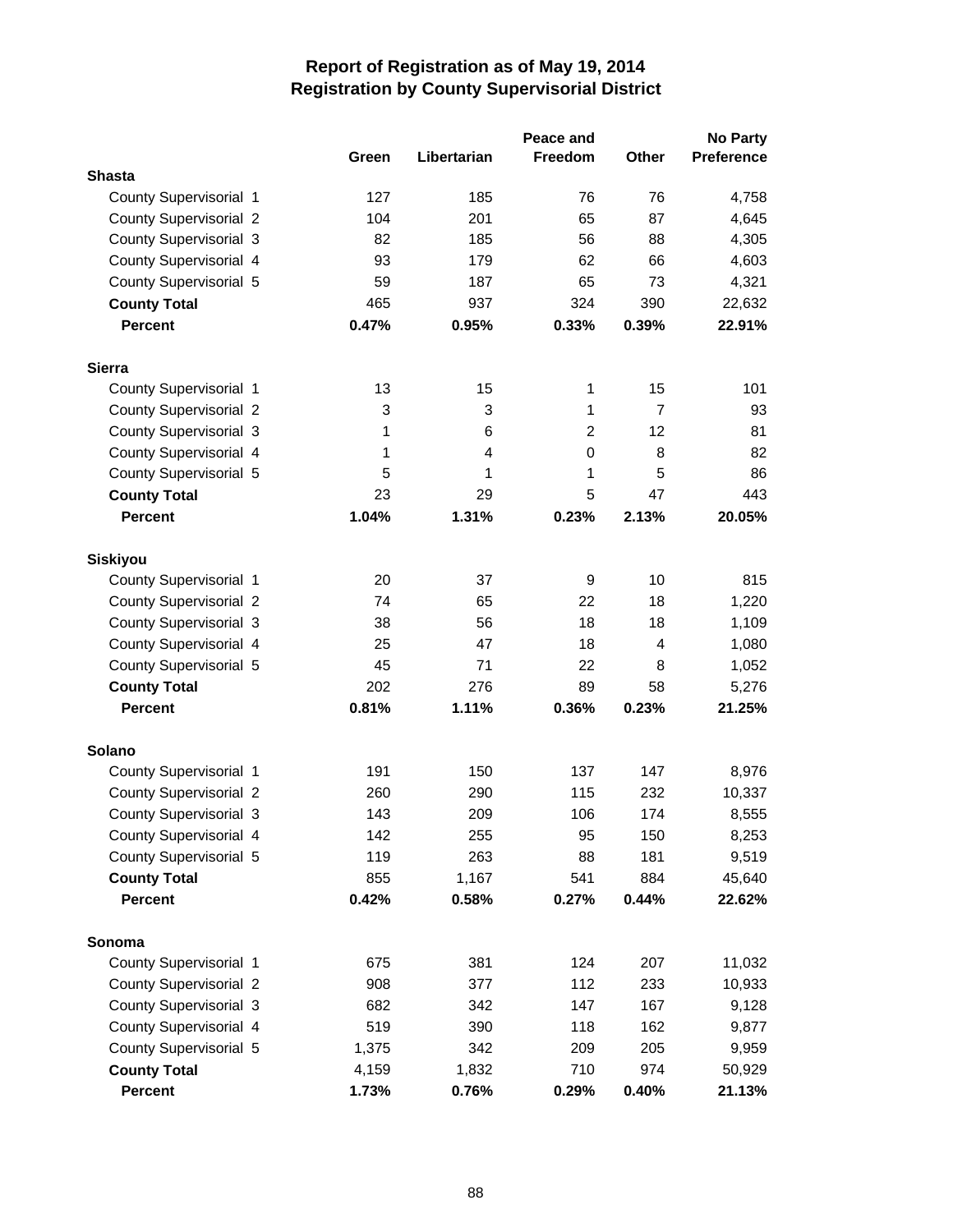|                               | <b>Total</b> |                   |            | American    | <b>Americans</b>                          |
|-------------------------------|--------------|-------------------|------------|-------------|-------------------------------------------|
|                               | Registered   | <b>Democratic</b> | Republican | Independent | <b>Elect</b>                              |
| <b>Stanislaus</b>             |              |                   |            |             |                                           |
| County Supervisorial 1        | 45,165       | 15,316            | 19,937     | 1,343       | 4                                         |
| <b>County Supervisorial 2</b> | 41,572       | 14,446            | 17,995     | 1,191       | 1                                         |
| <b>County Supervisorial 3</b> | 40,301       | 15,599            | 16,469     | 1,040       | 6                                         |
| County Supervisorial 4        | 49,350       | 18,731            | 20,431     | 1,331       | $\overline{7}$                            |
| County Supervisorial 5        | 34,942       | 15,219            | 12,424     | 911         | 9                                         |
| <b>County Total</b>           | 211,330      | 79,311            | 87,256     | 5,816       | 27                                        |
| <b>Percent</b>                |              | 37.53%            | 41.29%     | 2.75%       | 0.01%                                     |
|                               |              |                   |            |             |                                           |
| <b>Sutter</b>                 |              |                   |            |             |                                           |
| County Supervisorial 1        | 8,307        | 2,869             | 3,452      | 238<br>261  | 0                                         |
| <b>County Supervisorial 2</b> | 6,056        | 2,056             | 2,291      |             | 0                                         |
| <b>County Supervisorial 3</b> | 10,205       | 2,789             | 5,244      | 321         | $\overline{\mathbf{c}}$<br>$\overline{c}$ |
| County Supervisorial 4        | 8,900        | 3,297             | 3,225      | 289         | 0                                         |
| County Supervisorial 5        | 8,750        | 2,548             | 4,135      | 288         |                                           |
| <b>County Total</b>           | 42,218       | 13,559            | 18,347     | 1,397       | 4                                         |
| <b>Percent</b>                |              | 32.12%            | 43.46%     | 3.31%       | 0.01%                                     |
| <b>Tehama</b>                 |              |                   |            |             |                                           |
| County Supervisorial 1        | 7,018        | 1,865             | 3,287      | 356         | 2                                         |
| <b>County Supervisorial 2</b> | 6,031        | 1,794             | 2,485      | 319         | 0                                         |
| <b>County Supervisorial 3</b> | 6,593        | 1,809             | 3,042      | 330         | 0                                         |
| County Supervisorial 4        | 5,286        | 1,643             | 2,104      | 294         | 0                                         |
| County Supervisorial 5        | 5,564        | 1,764             | 2,268      | 251         | 0                                         |
| <b>County Total</b>           | 30,492       | 8,875             | 13,186     | 1,550       | $\overline{2}$                            |
| <b>Percent</b>                |              | 29.11%            | 43.24%     | 5.08%       | 0.01%                                     |
| <b>Trinity</b>                |              |                   |            |             |                                           |
| County Supervisorial 1        | 1,503        | 521               | 561        | 91          | 0                                         |
| <b>County Supervisorial 2</b> | 1,476        | 413               | 546        | 65          | 0                                         |
| <b>County Supervisorial 3</b> | 1,405        | 486               | 444        | 71          | 0                                         |
| County Supervisorial 4        | 1,424        | 511               | 457        | 70          | 0                                         |
| County Supervisorial 5        | 1,254        | 409               | 391        | 66          | 0                                         |
| <b>County Total</b>           | 7,062        | 2,340             | 2,399      | 363         | 0                                         |
| <b>Percent</b>                |              | 33.14%            | 33.97%     | 5.14%       | 0.00%                                     |
|                               |              |                   |            |             |                                           |
| <b>Tulare</b>                 |              |                   |            |             |                                           |
| County Supervisorial 1        | 29,215       | 8,854             | 13,580     | 1,117       | 9                                         |
| <b>County Supervisorial 2</b> | 25,500       | 8,532             | 11,462     | 843         | 3                                         |
| <b>County Supervisorial 3</b> | 36,162       | 10,299            | 17,995     | 1,331       | 8                                         |
| County Supervisorial 4        | 22,655       | 8,097             | 9,714      | 621         | 0                                         |
| County Supervisorial 5        | 23,774       | 7,843             | 10,234     | 847         | 4                                         |
| <b>County Total</b>           | 137,306      | 43,625            | 62,985     | 4,759       | 24                                        |
| Percent                       |              | 31.77%            | 45.87%     | 3.47%       | 0.02%                                     |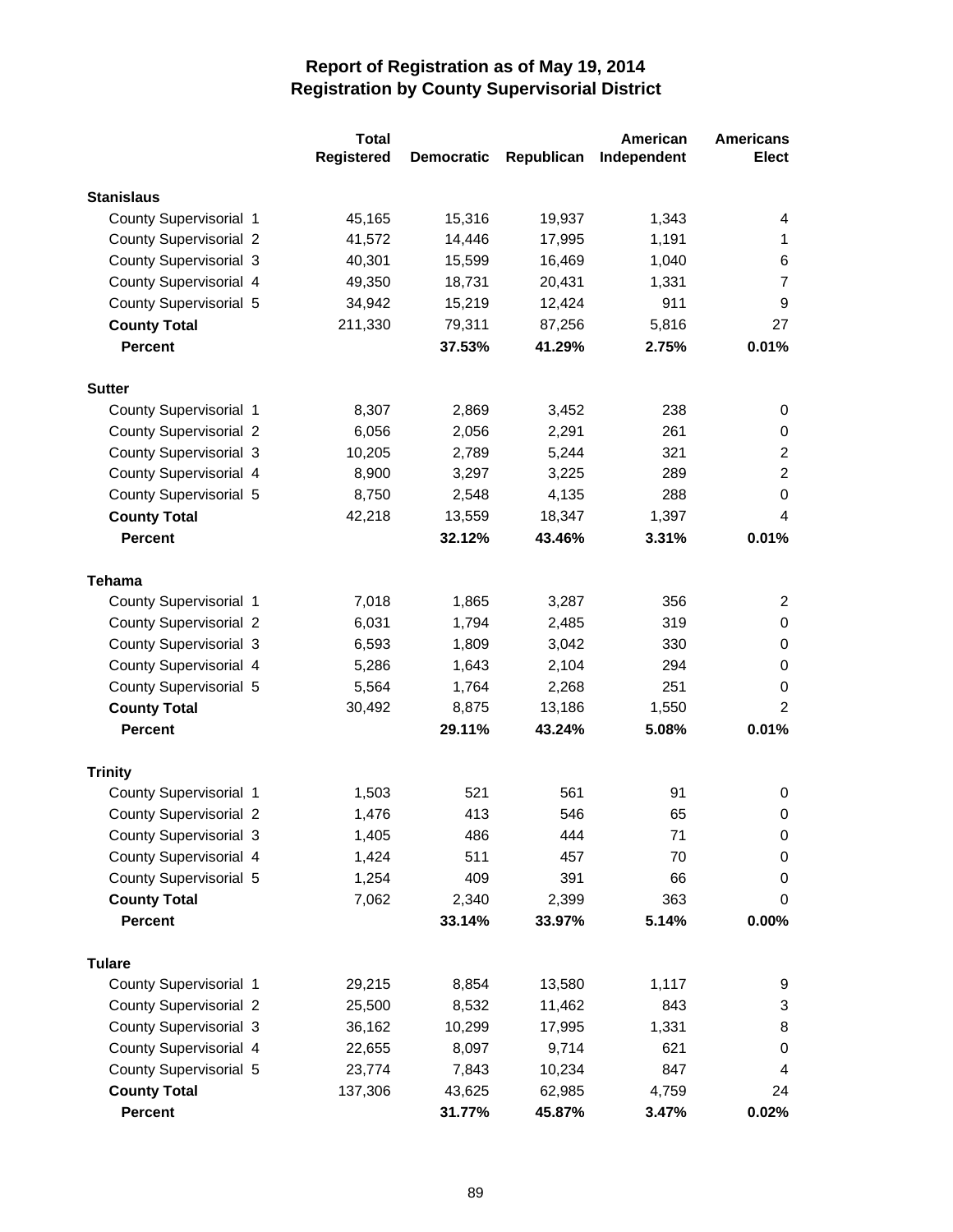|                               |       |             | Peace and      |              | No Party          |
|-------------------------------|-------|-------------|----------------|--------------|-------------------|
|                               | Green | Libertarian | <b>Freedom</b> | <b>Other</b> | <b>Preference</b> |
| <b>Stanislaus</b>             |       |             |                |              |                   |
| County Supervisorial 1        | 125   | 250         | 107            | 481          | 7,602             |
| <b>County Supervisorial 2</b> | 128   | 259         | 93             | 412          | 7,047             |
| <b>County Supervisorial 3</b> | 80    | 204         | 114            | 422          | 6,367             |
| County Supervisorial 4        | 177   | 292         | 124            | 552          | 7,705             |
| County Supervisorial 5        | 79    | 160         | 114            | 290          | 5,736             |
| <b>County Total</b>           | 589   | 1,165       | 552            | 2,157        | 34,457            |
| <b>Percent</b>                | 0.28% | 0.55%       | 0.26%          | 1.02%        | 16.30%            |
| <b>Sutter</b>                 |       |             |                |              |                   |
| County Supervisorial 1        | 25    | 49          | 36             | 140          | 1,498             |
| <b>County Supervisorial 2</b> | 32    | 52          | 29             | 126          | 1,209             |
| <b>County Supervisorial 3</b> | 29    | 55          | 21             | 159          | 1,585             |
| County Supervisorial 4        | 19    | 58          | 35             | 128          | 1,847             |
| County Supervisorial 5        | 20    | 56          | 26             | 158          | 1,519             |
| <b>County Total</b>           | 125   | 270         | 147            | 711          | 7,658             |
| <b>Percent</b>                | 0.30% | 0.64%       | 0.35%          | 1.68%        | 18.14%            |
|                               |       |             |                |              |                   |
| <b>Tehama</b>                 |       |             |                |              |                   |
| County Supervisorial 1        | 33    | 53          | 19             | 20           | 1,383             |
| <b>County Supervisorial 2</b> | 17    | 61          | 27             | 23           | 1,305             |
| <b>County Supervisorial 3</b> | 22    | 56          | 16             | 29           | 1,289             |
| County Supervisorial 4        | 25    | 48          | 23             | 19           | 1,130             |
| County Supervisorial 5        | 28    | 51          | 23             | 23           | 1,156             |
| <b>County Total</b>           | 125   | 269         | 108            | 114          | 6,263             |
| <b>Percent</b>                | 0.41% | 0.88%       | 0.35%          | 0.37%        | 20.54%            |
| <b>Trinity</b>                |       |             |                |              |                   |
| County Supervisorial 1        | 14    | 17          | 5              | 21           | 273               |
| <b>County Supervisorial 2</b> | 25    | 27          | 6              | 12           | 382               |
| County Supervisorial 3        | 29    | 21          | 10             | 19           | 325               |
| County Supervisorial 4        | 23    | 9           | 5              | 24           | 325               |
| County Supervisorial 5        | 19    | 22          | 5              | 19           | 323               |
| <b>County Total</b>           | 110   | 96          | 31             | 95           | 1,628             |
| <b>Percent</b>                | 1.56% | 1.36%       | 0.44%          | 1.35%        | 23.05%            |
| <b>Tulare</b>                 |       |             |                |              |                   |
| County Supervisorial 1        | 96    | 216         | 87             | 56           | 5,200             |
| <b>County Supervisorial 2</b> | 64    | 123         | 53             | 45           | 4,375             |
| <b>County Supervisorial 3</b> | 158   | 233         | 100            | 66           | 5,972             |
| County Supervisorial 4        | 41    | 101         | 84             | 35           | 3,962             |
| County Supervisorial 5        | 84    | 122         | 89             | 58           | 4,493             |
| <b>County Total</b>           | 443   | 795         | 413            | 260          | 24,002            |
| Percent                       | 0.32% | 0.58%       | 0.30%          | 0.19%        | 17.48%            |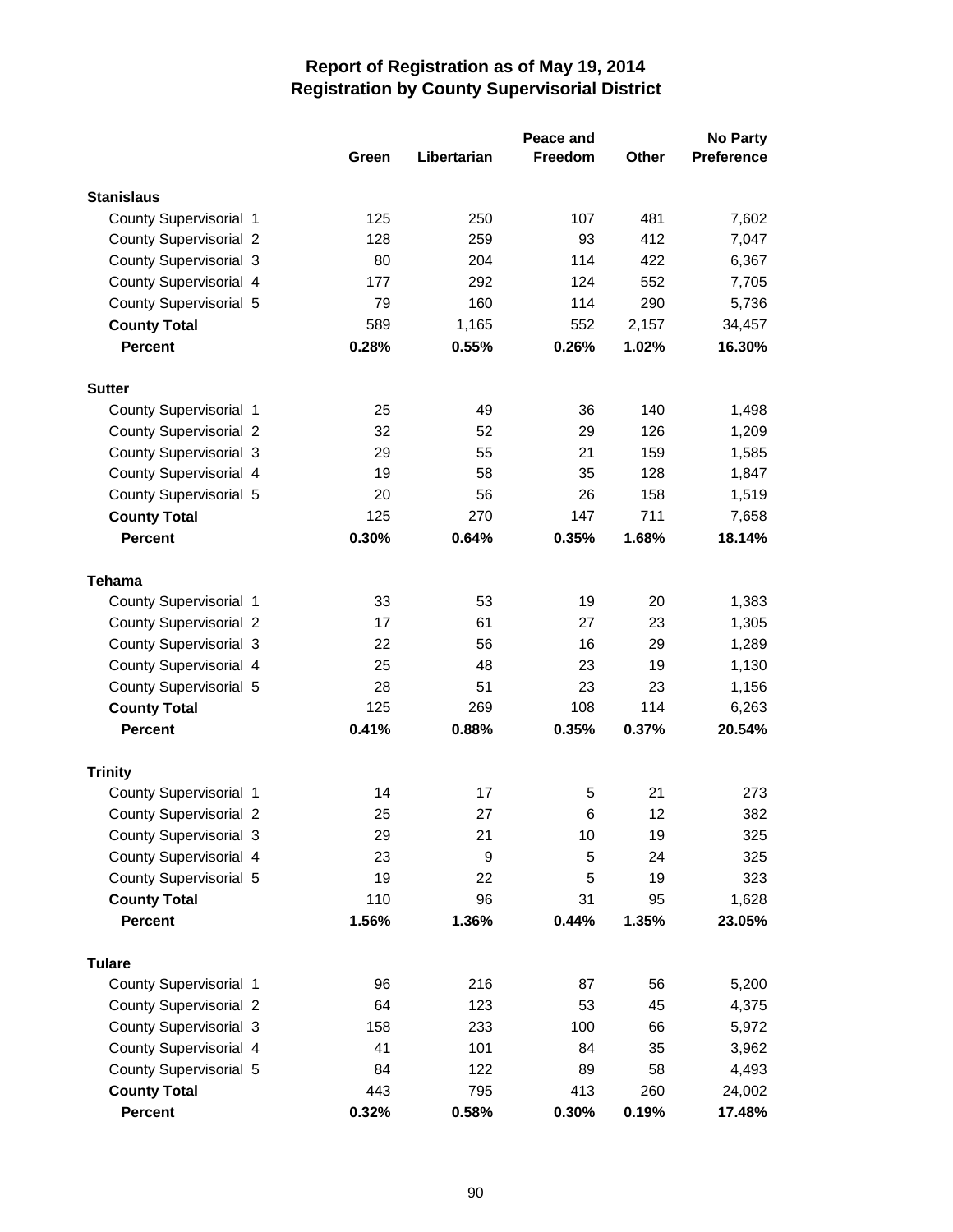|                               | <b>Total</b>      |                   |            | American    | <b>Americans</b>          |
|-------------------------------|-------------------|-------------------|------------|-------------|---------------------------|
|                               | <b>Registered</b> | <b>Democratic</b> | Republican | Independent | <b>Elect</b>              |
| <b>Tuolumne</b>               |                   |                   |            |             |                           |
| County Supervisorial 1        | 5,964             | 2,090             | 2,246      | 250         | 0                         |
| <b>County Supervisorial 2</b> | 5,930             | 1,808             | 2,549      | 236         | 0                         |
| <b>County Supervisorial 3</b> | 5,936             | 1,856             | 2,560      | 253         | 0                         |
| County Supervisorial 4        | 6,073             | 1,778             | 2,708      | 264         | 0                         |
| County Supervisorial 5        | 5,977             | 1,936             | 2,465      | 244         | 0                         |
| <b>County Total</b>           | 29,880            | 9,468             | 12,528     | 1,247       | 0                         |
| <b>Percent</b>                |                   | 31.69%            | 41.93%     | 4.17%       | 0.00%                     |
| Ventura                       |                   |                   |            |             |                           |
| County Supervisorial 1        | 93,116            | 39,626            | 28,288     | 2,559       | 2                         |
| <b>County Supervisorial 2</b> | 98,203            | 31,540            | 40,121     | 2,673       | 5                         |
| <b>County Supervisorial 3</b> | 81,166            | 32,199            | 28,098     | 2,154       | $\ensuremath{\mathsf{3}}$ |
| County Supervisorial 4        | 93,205            | 28,609            | 39,982     | 2,684       | $\overline{4}$            |
| County Supervisorial 5        | 61,659            | 31,292            | 13,434     | 1,316       | 5                         |
| <b>County Total</b>           | 427,349           | 163,266           | 149,923    | 11,386      | 19                        |
| <b>Percent</b>                |                   | 38.20%            | 35.08%     | 2.66%       | 0.00%                     |
| Yolo                          |                   |                   |            |             |                           |
| County Supervisorial 1        | 20,091            | 8,715             | 5,389      | 737         | 0                         |
| <b>County Supervisorial 2</b> | 21,581            | 11,253            | 3,288      | 507         | $\overline{2}$            |
| <b>County Supervisorial 3</b> | 19,089            | 7,803             | 6,176      | 616         | $\mathbf{1}$              |
| County Supervisorial 4        | 23,578            | 12,238            | 3,943      | 502         | 0                         |
| County Supervisorial 5        | 17,515            | 7,640             | 5,011      | 534         | 0                         |
| <b>County Total</b>           | 101,854           | 47,649            | 23,807     | 2,896       | 3                         |
| <b>Percent</b>                |                   | 46.78%            | 23.37%     | 2.84%       | 0.00%                     |
| Yuba                          |                   |                   |            |             |                           |
| County Supervisorial 1        | 4,205             | 1,447             | 1,324      | 224         | 2                         |
| <b>County Supervisorial 2</b> | 5,061             | 1,785             | 1,814      | 219         | 1                         |
| <b>County Supervisorial 3</b> | 4,787             | 1,682             | 1,517      | 246         | 0                         |
| County Supervisorial 4        | 5,284             | 1,481             | 2,336      | 240         | 0                         |
| County Supervisorial 5        | 7,785             | 1,969             | 3,578      | 397         | 0                         |
| <b>County Total</b>           | 27,122            | 8,364             | 10,569     | 1,326       | $\sqrt{3}$                |
| <b>Percent</b>                |                   | 30.84%            | 38.97%     | 4.89%       | 0.01%                     |
| <b>State Total</b>            | 17,722,006        | 7,692,670         | 5,036,610  | 475,914     | 3,674                     |
| <b>Percent</b>                |                   | 43.41%            | 28.42%     | 2.69%       | 0.02%                     |